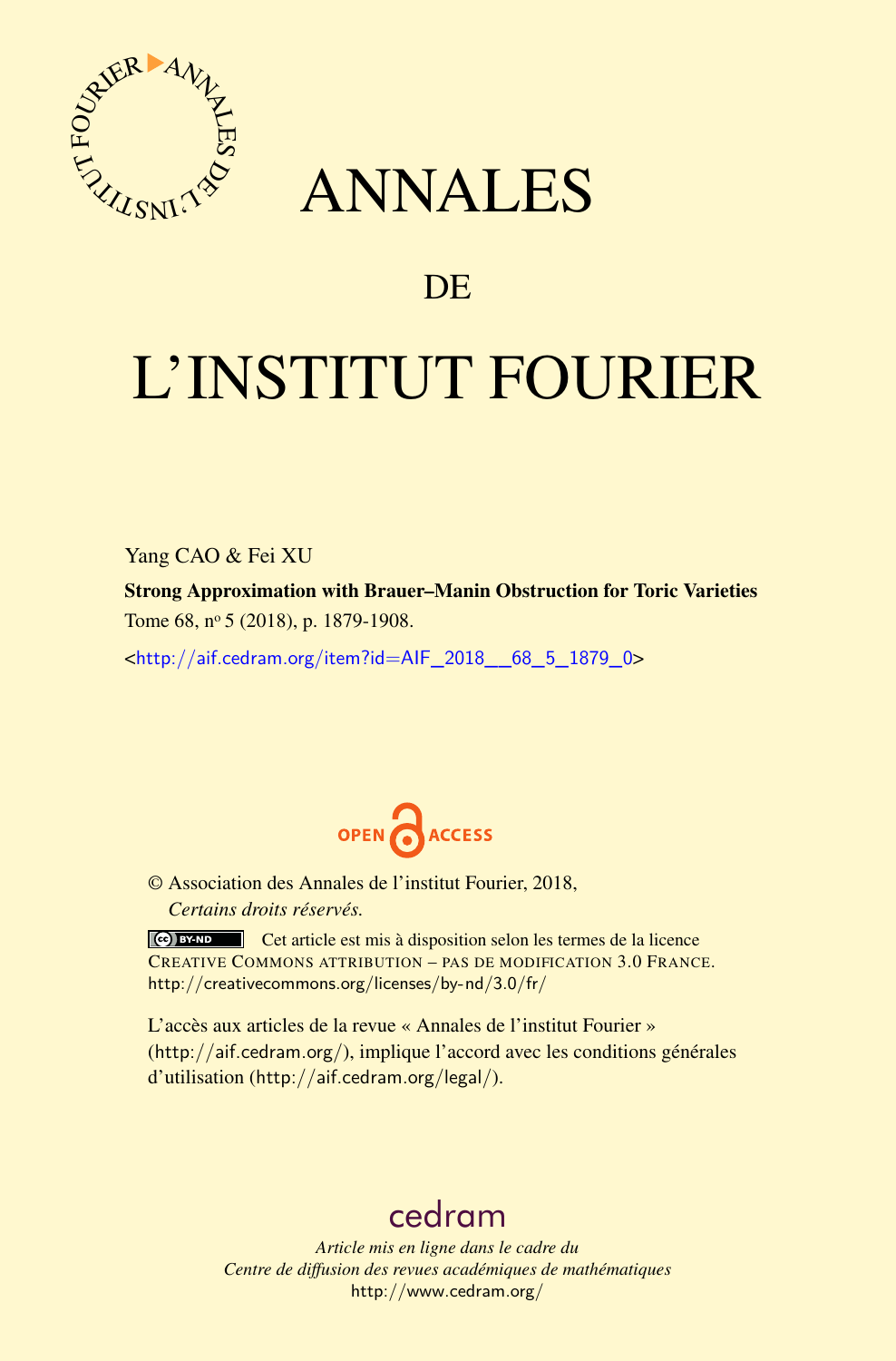### STRONG APPROXIMATION WITH BRAUER–MANIN OBSTRUCTION FOR TORIC VARIETIES

**by Yang CAO & Fei XU**

ABSTRACT. — For smooth open toric varieties, we establish strong approximation off infinity with Brauer–Manin obstruction.

Résumé. — Pour les variétés toriques lisses ouvertes, on établit l'approximation forte par rapport à l'obstruction de Brauer–Manin hors de infini.

#### **1. Introduction**

Strong approximation has various arithmetic application, for example to determine the existence of integral points by the local-global principle. By using Manin's idea, J.-L. Colliot-Thélène and F. Xu established strong approximation with Brauer–Manin obstruction for homogeneous spaces of semi-simple and simply connected algebraic groups in [\[9\]](#page-29-0) to refine the classical strong approximation. Since then, a significant progress for strong approximation with Brauer–Manin obstruction has been made for various homogeneous spaces of linear algebraic groups in [\[1,](#page-29-1) [13,](#page-29-2) [17,](#page-30-0) [26\]](#page-30-1) and families of homogeneous spaces in [\[5,](#page-29-3) [10\]](#page-29-4). In this paper, we study strong approximation with Brauer–Manin obstruction for open smooth toric varieties. Such varieties have been extensively studied over algebraically closed fields (see [\[15,](#page-29-5) [20\]](#page-30-2)). However they are hard to study over number fields. For example, a smooth toric variety may not be covered by open affine toric subvarieties over a field.

Notation and terminology are standard. Let *k* be a number field, Ω*<sup>k</sup>* the set of all primes in *k* and  $\infty_k$  the set of all archimedean primes in *k*. Write  $v < \infty_k$  for  $v \in \Omega_k \setminus \infty_k$ . Let  $O_k$  be the ring of integers of *k* and  $O_{k,S}$  the

Keywords: torus, toric variety, strong approximation, Brauer–Manin obstruction. 2010 Mathematics Subject Classification: 11G35, 14G05, 20G30.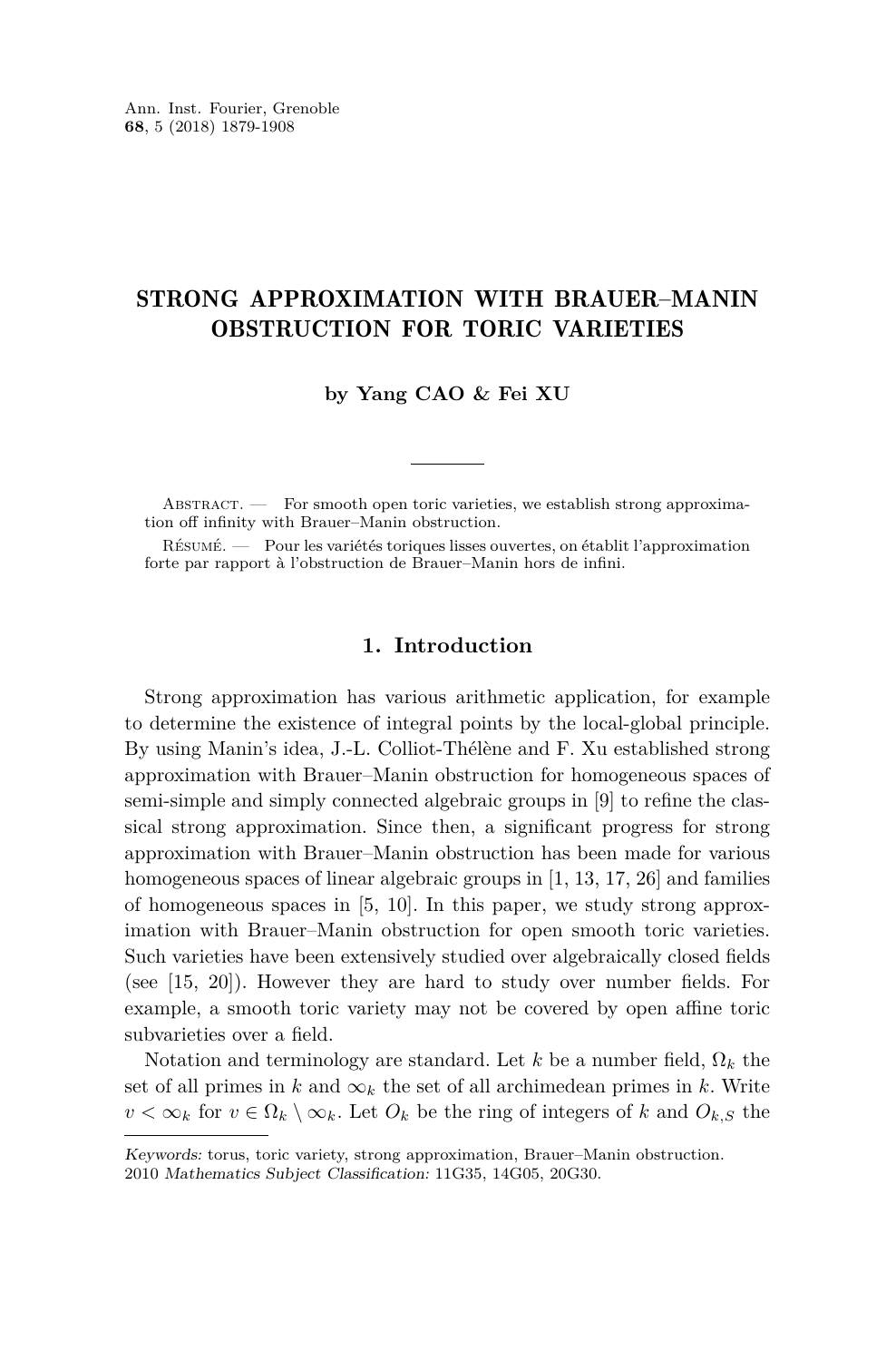*S*-integers of *k* for a finite set *S* of  $\Omega_k$  containing  $\infty_k$ . For each  $v \in \Omega_k$ , the completion of *k* at *v* is denoted by  $k_v$  and the completion of  $O_k$  at *v* by *O*<sup>*v*</sup>. Write  $O_v = k_v$  for  $v \in \infty_k$ . Let  $\mathbf{A}_k$  be the ring of adeles of *k* and  $\mathbf{A}_k^S$ the adeles of *k* without *S*-components.

For any scheme *X* of finite type over *k*, we denote

$$
Br(X) = H_{\text{\'et}}^2(X, \mathbb{G}_m),
$$
  
\n
$$
Br_1(X) = \ker[Br(X) \to Br(X_{\bar{k}})],
$$
  
\n
$$
Br_a(X) = \text{coker}[Br(k) \to Br_1(X)]
$$

where  $\mathbb{G}_m$  is the group scheme defined by the multiplicative group and  $X_{\bar{k}} = X \times_k \bar{k}$  with a fixed algebraic closure  $\bar{k}$  of *k*. We also use  $\mathbb{A}^n$  to denote an affine space of dimension *n*. For any subset  $B$  of  $Br(X)$ , one defines

$$
X(\mathbf{A}_k)^B = \left\{ (x_v)_{v \in \Omega_k} \in X(\mathbf{A}_k) \middle| \sum_{v \in \Omega_k} \text{inv}_v(\xi(x_v)) = 0, \ \forall \ \xi \in B \right\}
$$

where

$$
\text{inv}_{v} : \text{Br}(k_{v}) \xrightarrow{\cong} \begin{cases} \mathbb{Q}/\mathbb{Z} & \text{if } v \text{ is finite} \\ \frac{1}{2}\mathbb{Z}/\mathbb{Z} & \text{if } v \text{ is real} \\ 0 & \text{if } v \text{ is complex} \end{cases}
$$

by local class field theory. This set is a closed subset of  $X(\mathbf{A}_k)$  endowed with adelic topology ([\[11,](#page-29-6) §4]). As discovered by Manin, class field theory implies that  $X(k) \subseteq X(\mathbf{A}_k)^B$ . Let  $\pi_P$  denote the projection from adelic points  $X(\mathbf{A}_k)$  to adelic points without *P*-components  $X(\mathbf{A}_k^P)$  for any finite subset *P* of  $\Omega_k$ .

DEFINITION 1.1. — Let *X* be a scheme of finite type over *k*, and *P* a finite subset of  $\Omega_k$ .

- (1) Suppose  $X(\mathbf{A}_k) \neq \emptyset$ . We say that X satisfies strong approximation off *P* if  $X(k)$  is dense in  $\pi_P(X(\mathbf{A}_k))$ .
- (2) Suppose  $X(\mathbf{A}_k)^{Br(X)} \neq \emptyset$ . We say that *X* satisfies strong approximation with Brauer–Manin obstruction of  $P$  if  $X(k)$  is dense in  $\pi_P(X(\mathbf{A}_k)^{\mathrm{Br}(X)}).$

A toric variety over *k* is defined as a partial equivariant compactification of a torus over *k*. More precisely, a toric variety is an integral normal and separated scheme of finite type over *k* containing an torus *T* as Zariski open subset with a compatible action of  $T$  (see [\[12\]](#page-29-7) or [\[15\]](#page-29-5)). The main result of this paper is the following theorem.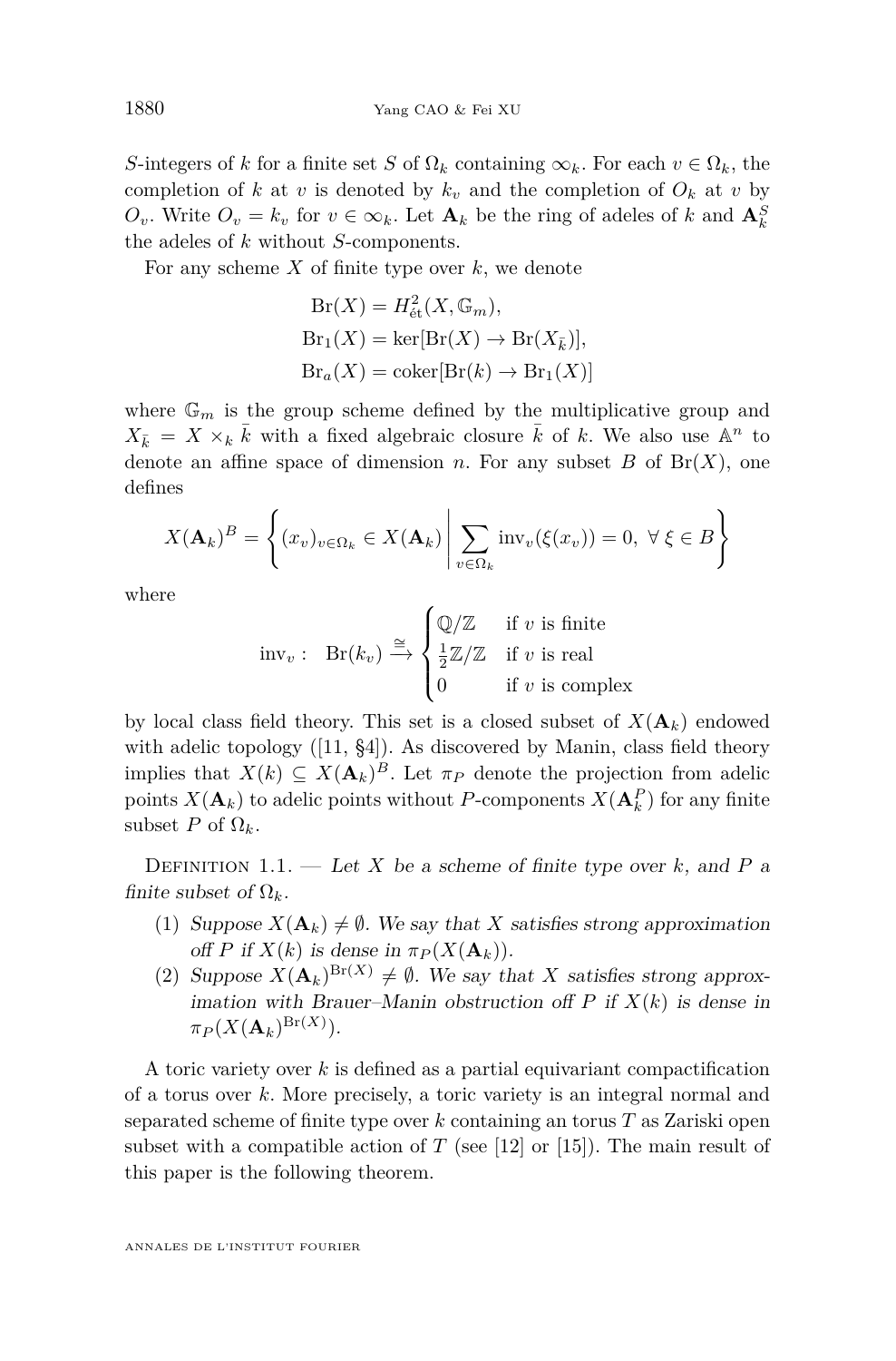THEOREM  $1.2.$  — Any smooth toric variety over *k* satisfies strong approximation with Brauer–Manin obstruction of  $\infty_k$ .

Comparing with Theorem 2 in [\[17\]](#page-30-0) for tori, one also has that a smooth toric variety *X* satisfies strong approximation with algebraic Brauer–Manin obstruction  $Br_1(X)$ . However, one can not force the rational point to land in some prescribed connected components at real places from our proof at this moment. As a corollary, we have:

COROLLARY 1.3. — Let *P* be a subset of  $\Omega_k$  with  $P \supseteq \infty_k$ . Then any smooth toric variety over *k* satisfies strong approximation with Brauer– Manin obstruction off *P*.

We learned that D. Wei has obtained the same result in [\[25\]](#page-30-3) under the condition  $\bar{k}[X]^\times = \bar{k}^\times$ . More precisely, he proves that for any smooth toric variety *X* satisfying  $\bar{k}[X]^{\times} = \bar{k}^{\times}$ , any closed subset  $W \subseteq X$  with codim(*W, X*)  $\geq 2$ , and any  $v_0 \in \Omega_k$ , the variety *X* – *W* satisfies strong approximation with Brauer–Manin obstruction of  $v_0$ . Without the condition  $\bar{k}[X]^\times = \bar{k}^\times$ , this result does not hold in general (see Example [5.2\)](#page-27-0).

This paper is organized as follows.

In Section [2,](#page-4-0) we study the structure of smooth toric varieties over an arbitrary field of characteristic 0. We give a structure theorem for affine smooth toric varieties (Proposition [2.4\)](#page-6-0). We then define the notion of smooth toric varieties of pure divisorial type (Definition [2.5\)](#page-8-0) and the notion of standard toric varieties (Definition [2.8\)](#page-9-0). In any smooth toric variety, there exists a closed subvariety of codimension  $\geq 2$ , whose complement is a smooth toric variety of pure divisorial type (Proposition [2.6\)](#page-8-1). We construct a morphism from a standard toric variety to a given toric variety, and prove a structure theorem for smooth toric varieties by this morphism (Proposition [2.10\)](#page-12-0).

In Section [3,](#page-13-0) we extend strong approximation with Brauer–Manin obstruction of  $\infty_k$  for tori proved by Harari in [\[17\]](#page-30-0) to a relative strong approximation with Brauer–Manin obstruction of  $\infty_k$  for tori (Proposi-tion [3.4\)](#page-15-0). We establish strong approximation of  $\infty_k$  for standard toric varieties (Corollary [3.7\)](#page-17-0).

In Section [4,](#page-17-1) using the morphism constructed in Section [2,](#page-4-0) we establish the crucial step (Proposition [4.1\)](#page-19-0), which gives a precise relation between the  $O_v$ -points of a given toric variety and the  $O_v$ -points of a standard toric variety for almost all place  $v \in \Omega_k$ . Then, by combining relative strong approximation for tori and strong approximation for standard toric varieties, we establish strong approximation with Brauer–Manin obstruction of  $\infty_k$ for smooth toric varieties of pure divisorial type (Proposition [4.3\)](#page-21-0), and then for any smooth open toric varieties (Theorem [4.5\)](#page-24-0).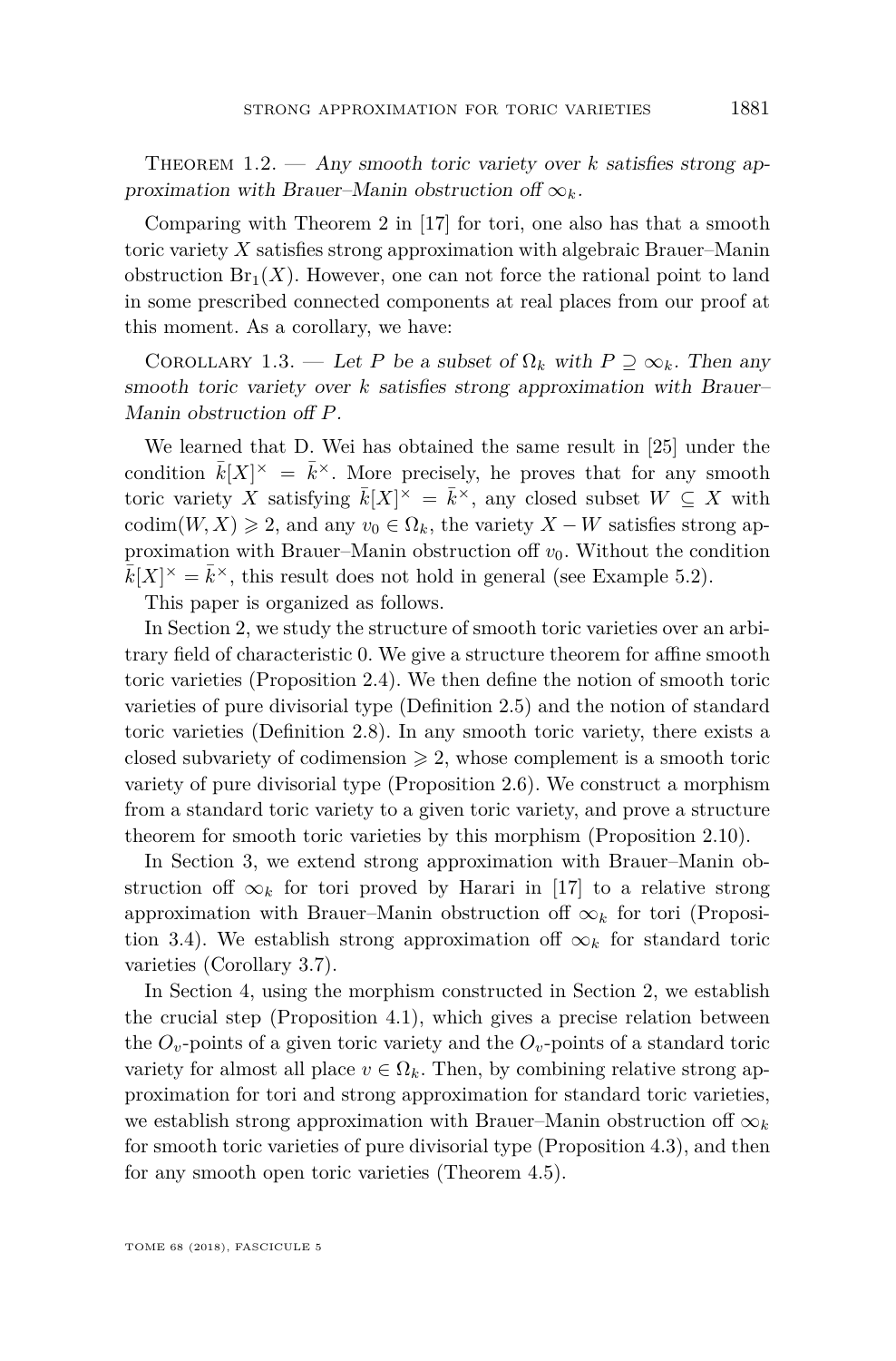In Section [5,](#page-27-1) we give an example (Example [5.2\)](#page-27-0), which shows that the complement of a point in a toric variety may no longer satisfy strong approximation with Brauer–Manin obstruction of  $\infty_k$ . This is in contrast with the case of affine space minus a closed subscheme of codimension  $\geq 2$ (Proposition [3.6\)](#page-16-0).

**Acknowledgements.** Special thanks are due to J.-L. Colliot-Thélène who suggested significant improvement from the original version. We would like to thank Jiangxue Fang for helpful discussion on toric varieties and David Harari for drawing our attention to [\[3\]](#page-29-8). Part of the work was done when the second named author visited IHES from Nov. 2013 to Dec. 2013 and was also supported by NSFC grant no. 11031004.

#### **2. Structure of smooth toric varieties**

<span id="page-4-0"></span>Toric varieties have been extensively studied over an algebraically closed field (see [\[15,](#page-29-5) [20\]](#page-30-2)). In this section, we study the structure of toric varieties over a field *k* with char(*k*) = 0. Let  $\overline{k}$  be an algebraic closure of *k*. For a torus *T* over *k*, we denote the character group of *T* by  $T^* = \text{Hom}_{\bar{k}}(T, \mathbb{G}_m)$ , which is a free Z-module of finite rank with continuous action of  $\Gamma_k$  =  $Gal(\overline{k}/k)$ . It is well-known that these two categories are anti-equivalent (see [\[14,](#page-29-9) Exposé X, Proposition 1.4]).

The simplest example of toric variety is  $\mathbb{A}^s \times \mathbb{G}_m^t$  containing the natural open torus  $\mathbb{G}_m^{s+t}$  for some non-negative integers *s* and *t*. Such toric varieties are the building blocks of smooth toric varieties. The following lemma is due to Sumihiro in [\[24\]](#page-30-4).

<span id="page-4-1"></span>LEMMA 2.1 (Sumihiro). — Let  $k = \overline{k}$ . Any toric variety  $(T \hookrightarrow X)$  has a finite open covering  $\{U_i\}$  of X over  $\overline{k}$  such that all  $(T \hookrightarrow U_j)$ 's are affine toric sub-varieties over  $\overline{k}$ . Moreover, if X is smooth, then one has isomorphisms of toric varieties over  $k$ 



with some integers  $s_j, t_j \geq 0$  and  $s_j + t_j = \dim(T)$  for each *j*, where  $i_T$  is the toric embedding  $T \hookrightarrow X$ .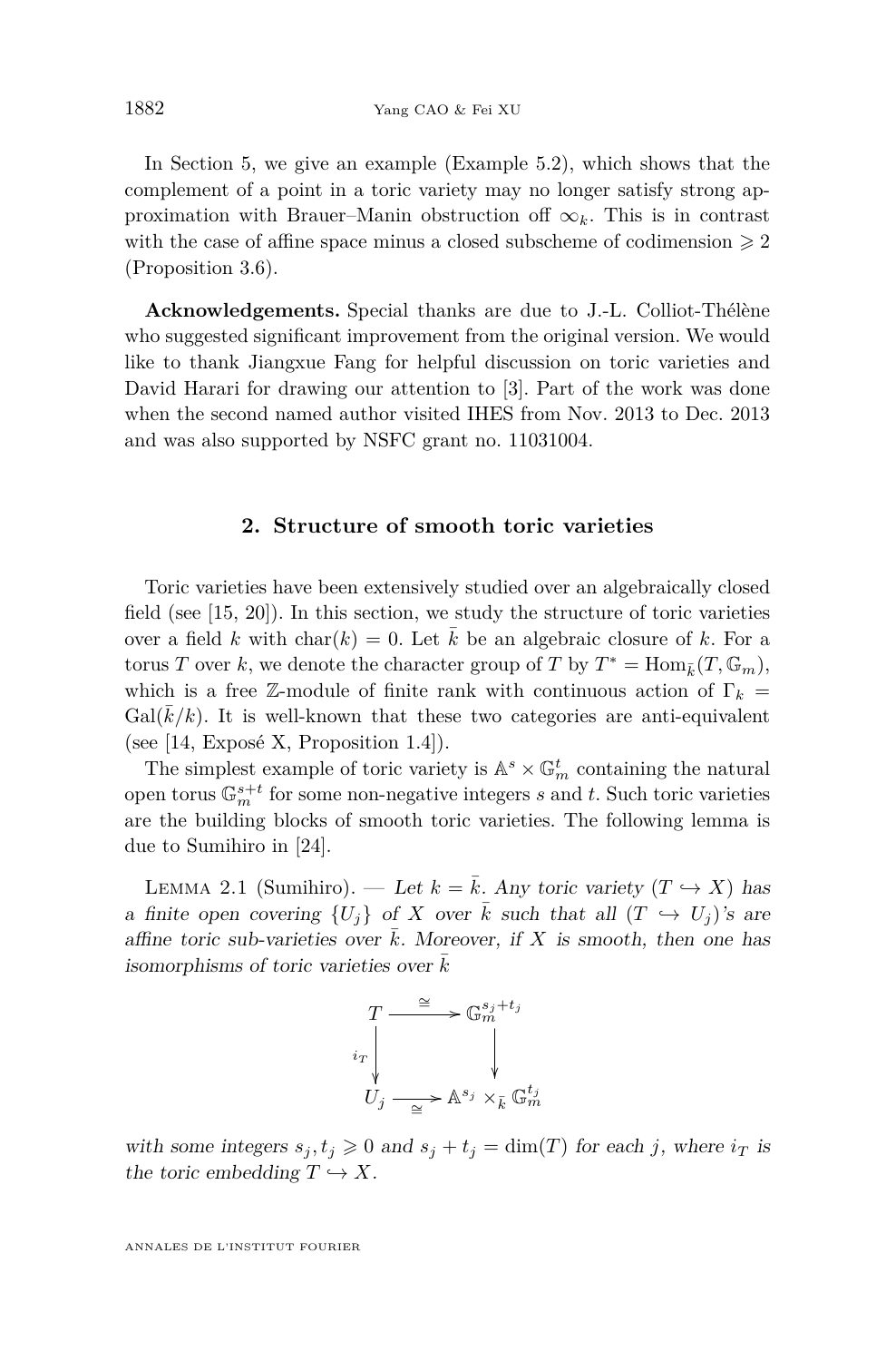Proof.  $-$  By Lemma 8 and Corollary 2 in [\[24\]](#page-30-4), one has a finite affine open covering  $\{U_i\}$  of *X* over  $\overline{k}$  such that all  $U_j$ 's are *T*-stable. Since *X* is irreducible, one has  $U_j \cap i_T(T) \neq \emptyset$ . Take

$$
x_0 = i_T(t_0) \in U_j(\bar{k}) \cap i_T(T(\bar{k}))
$$

with  $t_0 \in T(\bar{k})$  and one obtains  $i_T(T(\bar{k})) = i_T(T(\bar{k})t_0) \subseteq U_j(\bar{k})$ . Therefore  $i_T : T \hookrightarrow U_j$  for all *j* by Hilbert Nullstellensatz and all  $U_j$ 's are toric varieties with respect to *T*.

If *X* is smooth, all  $U_j$ 's are smooth. Thus  $(T \hookrightarrow U_j)$  is isomorphic to  $(\mathbb{G}_m^{s_j+t_j} \hookrightarrow \mathbb{A}^{s_j} \times_{\bar{k}} \mathbb{G}_m^{t_j})$  by the criterion of smoothness for affine toric variety (see [\[20,](#page-30-2) Theorem 1.10]) for all  $j$ .

Remark 2.2. — Lemma [2.1](#page-4-1) does not hold over a general field. For example, consider the conic  $x^2 - ay^2 = z^2$  inside  $\mathbb{P}^2$  over  $\mathbb Q$  with  $a \notin (\mathbb Q^\times)^2$ . This conic is a toric variety containing an open subset with  $z \neq 0$  which is isomorphic to the restriction of scalar of the norm one torus

$$
T = \text{Res}^1_{\mathbb{Q}(\sqrt{\partial})/\mathbb{Q}}(\mathbb{G}_m).
$$

This toric variety has no open affine toric subvariety covering over Q. This is because the complement of *T* inside this conic is a point of degree 2 over Q. If an affine toric subvariety over Q contains this point, then this affine toric variety is the whole space. However, this conic is not affine.

The set of rational points of toric varieties can be covered by open affine toric sub-varieties.

<span id="page-5-0"></span>COROLLARY 2.3. — Let  $(T \hookrightarrow X)$  be a toric variety over *k*. If  $x \in X(k)$ , there is an open affine toric subvariety  $(T \hookrightarrow M)$  of  $(T \hookrightarrow X)$  over *k* such that  $x \in M(k)$ .

Proof. — For  $x \in X(k)$ , there is a finite Galois extension  $k'/k$  and an open affine toric variety  $(T_k \times_k k' \hookrightarrow U)$  over  $k'$  such that  $x \in U(k')$  by Lemma [2.1.](#page-4-1) Then

$$
x \in M = \bigcap_{\sigma \in \text{Gal}(k'/k)} \sigma(U)
$$

and *M* is stable under  $Gal(k'/k)$ . One concludes that *M* is defined over *k* by Galois descent (see [\[2,](#page-29-10) §6.2, Example B]) and  $(T \hookrightarrow M)$  is an open affine toric variety over  $k$  by separateness of  $X$ .

Since the number of  $\bar{k}$ -orbits of  $T(\bar{k})$  in  $X(\bar{k})$  are finite for a smooth toric variety  $X$  over  $k$ , by Galois descent, there is a smallest open affine toric subvariety containing a given rational point over *k*.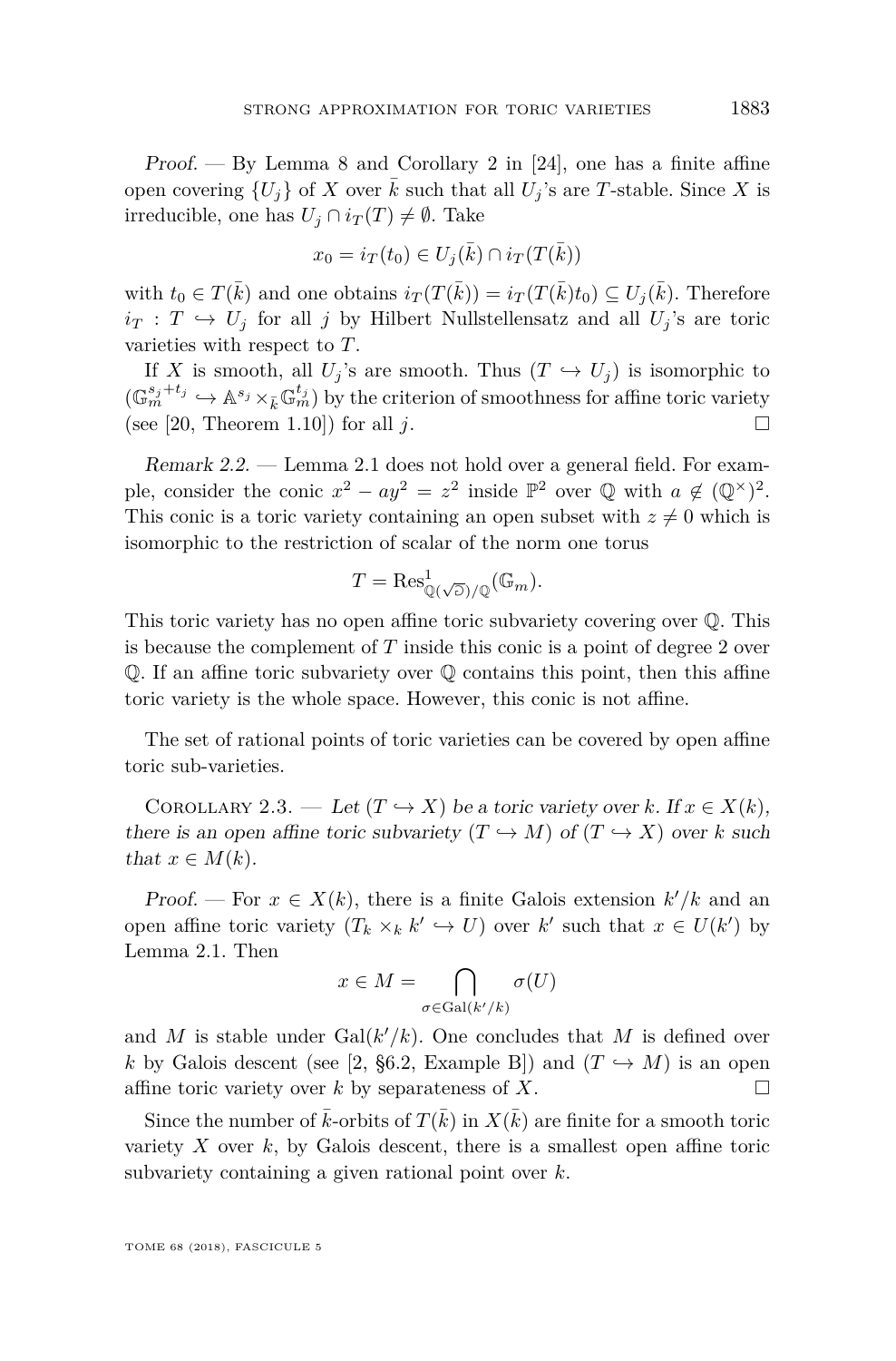<span id="page-6-0"></span>PROPOSITION 2.4. — If  $(T \hookrightarrow X)$  is a smooth affine toric variety over *k*, then the homomorphism of  $\Gamma_k$ -modules

$$
\bar{k}[T]^\times/\bar{k}^\times \to \text{Div}_{X_{\bar{k}} \setminus T_{\bar{k}}}(X_{\bar{k}}); \ \ f \mapsto \text{div}_{X_{\bar{k}} \setminus T_{\bar{k}}}(f)
$$

is surjective, which induces an injective homomorphism of tori

$$
\mathrm{Res}_{K/k}(\mathbb{G}_m) \to T
$$

<span id="page-6-1"></span>with a finite étale *k*-algebra *K/k*. Moreover,

- (1) This injective homomorphism of tori can be extended to a closed immersion of toric varieties  $\text{Res}_{K/k}(\mathbb{A}^1) \hookrightarrow X$ .
- <span id="page-6-2"></span>(2)  $(\text{Res}_{K/k}(\mathbb{G}_m) \hookrightarrow \text{Res}_{K/k}(\mathbb{A}^1))$  is a unique closed toric subvariety of  $(T \hookrightarrow X)$  such that the quotient homomorphism

$$
\phi: T \to T_1 \quad \text{with} \quad T_1 = T / \operatorname{Res}_{K/k}(\mathbb{G}_m)
$$

can be extended to a faithful flat morphism  $\phi: X \to T_1$  over k commuting with the action

$$
T \times_k X \xrightarrow{\phi \times \phi} T_1 \times_k T_1
$$
  
\n
$$
m_X \downarrow \qquad \qquad \downarrow m_{T_1}
$$
  
\n
$$
X \xrightarrow{\phi} T_1
$$

and  $\phi^{-1}(1) \cong \operatorname{Res}_{K/k}(\mathbb{A}^1)$ .

<span id="page-6-3"></span>(3)  $\phi$  induces an isomorphism  $\text{Br}_1(T_1) \overset{\sim}{\to} \text{Br}_1(X)$ .

Proof. — Since  $Pic(X_{\bar{k}}) = 0$  by Lemma [2.1,](#page-4-1) one has that every Weil divisor of  $X_{\bar{k}}$  is principal and the following sequence

$$
1 \to \bar{k}[X]^\times/\bar{k}^\times \to \bar{k}[T]^\times/\bar{k}^\times \to \text{Div}_{X_{\bar{k}}\backslash T_{\bar{k}}}(X_{\bar{k}}) \to 1
$$

of  $\Gamma_k$ -module by sending  $f \mapsto \text{div}_{X_{\bar{k}}\setminus T_{\bar{k}}}(f)$  is exact for any  $f \in \bar{k}[T]^{\times}$ . Since  $\text{Div}_{X_{\bar{k}} \setminus T_{\bar{k}}}(X_{\bar{k}})$  is a permutation Galois module, there is a finite étale *k*-algebra *K/k* such that

$$
(\mathrm{Res}_{K/k}(\mathbb{G}_{m}))^*=\mathrm{Div}_{X_{\bar{k}}\backslash T_{\bar{k}}}(X_{\bar{k}})
$$

and the induced map  $\text{Res}_{K/k}(\mathbb{G}_m) \to T$  is an injective homomorphism of tori.

 $(1).$  $(1).$  — Fix the set of generators  $\{D_1, \ldots, D_s\}$  of  $\text{Div}_{X_{\bar{k}} \setminus T_{\bar{k}}}(X_{\bar{k}})$  such that each  $D_i$  is a primitive divisor of  $X_{\bar{k}}$  for  $1 \leqslant i \leqslant s$ . For any  $f \in \bar{k}[X]$ , one has  $ord_{D_i}(f) \geq 0$  for  $1 \leq i \leq s$ . This implies that the injective homomorphism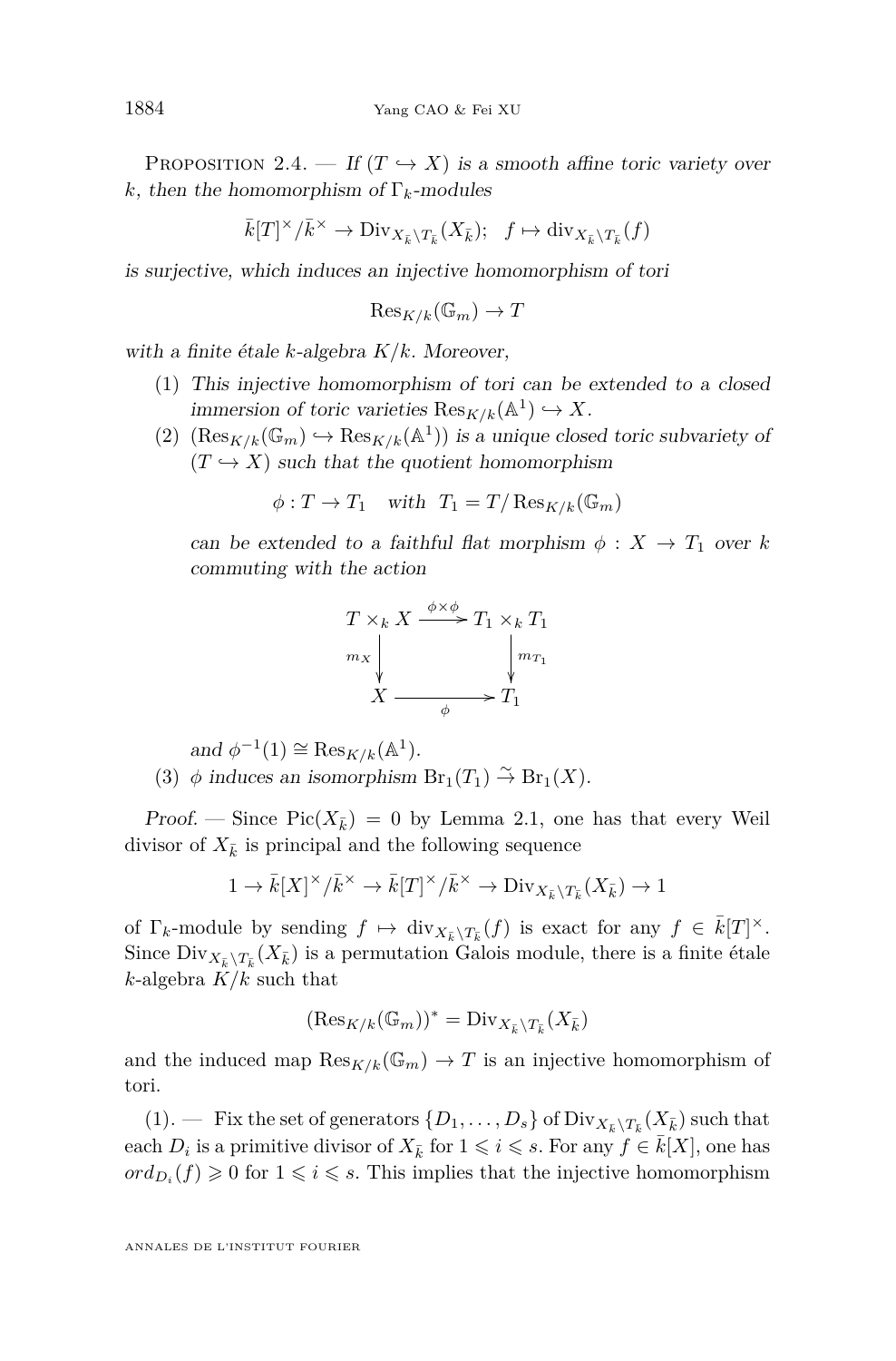of tori  $\text{Res}_{K/k}(\mathbb{G}_m) \to T$  can be extended to  $\text{Res}_{K/k}(\mathbb{A}^1) \to X$ . Since  $D_i$ is principal for  $1 \leq i \leq s$ , one further concludes the map

$$
\bar{k}[X] \to \bar{k}[\text{Res}_{K/k}(\mathbb{A}^1)]
$$

is surjective. Namely, the extended morphism  $\text{Res}_{K/k}(\mathbb{A}^1) \to X$  is a closed immersion.

[\(2\)](#page-6-2). — By the above short exact sequence, one has that  $T_1^* = \bar{k}[X]^\times/\bar{k}^\times$ . Let

$$
B = \{ f \in \bar{k}[X]^\times : f(1_T) = 1 \}
$$

which is stable under the action of  $\Gamma_k$  and  $k[B]$  be the group algebra generated by *B* over  $\bar{k}$ . Then

$$
\bar{k}[X]^\times \cong \bar{k}^\times \oplus B, \quad f \mapsto (f(1), f(1)^{-1}f)
$$

as  $\Gamma_k$ -module. The *k*-algebra isomorphism

 $\bar{k}[T_1] \cong \bar{k}[B]$  induced by  $B \cong \bar{k}[X]^\times / \bar{k}^\times$ 

is compatible with  $\Gamma_k$ -action. Moreover, the natural inclusion of  $k$ -algebras  $k[B] \subseteq k[X]$  is compatible with  $\Gamma_k$ -action as well. This gives the morphism  $X \to T_1$  over *k* which extends  $\phi: T \to T_1$ . Since  $\phi$  is a homomorphism of tori, this implies that the diagram in [\(2\)](#page-6-2) commutes.

Since  $\phi^{-1}(1)$  contains  $\text{Res}_{K/k}(\mathbb{G}_m)$  and is closed, one obtains that  $\phi^{-1}(1)$ contains  $\operatorname{Res}_{K/k}(\mathbb{A}^1)$ . By comparing the dimension, one concludes that  $\phi^{-1}(1) = \text{Res}_{K/k}(\mathbb{A}^1).$ 

By Lemma [2.1,](#page-4-1) one has

$$
X_{\bar{k}} \cong \mathbb{A}^s \times_{\bar{k}} (T_1 \times_k \bar{k}) \quad \text{and} \quad \bar{\phi} = \phi \times_k \bar{k}: \ X_{\bar{k}} \to T_1 \times_k \bar{k}
$$

is the projection. Therefore  $\phi: X \to T_1$  is faithfully flat.

Now we prove the uniqueness. Suppose that  $(T \hookrightarrow X)$  contains another closed toric subvariety

$$
(\text{Res}_{K'/k}(\mathbb{G}_m) \hookrightarrow \text{Res}_{K'/k}(\mathbb{A}^1))
$$

with a finite étale *k*-algebra  $K'/k$  such that the quotient homomorphism

$$
\phi': T \to T'_1 \quad \text{with} \quad T'_1 = T / \operatorname{Res}_{K'/k}(\mathbb{G}_m)
$$

can be extended to a morphism  $\phi' : X \to T'_1$  over *k* satisfying  $\phi'^{-1}(1) =$  $\text{Res}_{K'/k}(\mathbb{A}^1)$ . In this case,  $\phi'$  induces an injective  $\Gamma_k$ -homomorphism

 $\chi^*$ :  $T_1^{\prime *} \to \bar{k}[X]^\times/\bar{k}^\times = T_1^*$  such that  $T_1^*/\chi^*(T_1^{\prime *})$  is torsion free

and  $\phi' = \chi \circ \phi$  with  $T_1 \stackrel{\chi}{\to} T_1'$  is induced by  $\chi^*$ . Since  $\phi'^{-1}(1) = \text{Res}_{K'/k}(\mathbb{A}^1)$ , one has  $\bar{k}[\phi'^{-1}(1)]^{\times} = \bar{k}^{\times}$ . Since  $\phi: X \to T_1$  is faithfully flat,  $\phi: \phi'^{-1}(1) \to$  $\chi^{-1}(1)$  is faithfully flat. Thus  $\phi^*$ :  $\bar{k}[\chi^{-1}(1)]^\times \to \bar{k}[\phi'^{-1}(1)]^\times = \bar{k}^\times$  is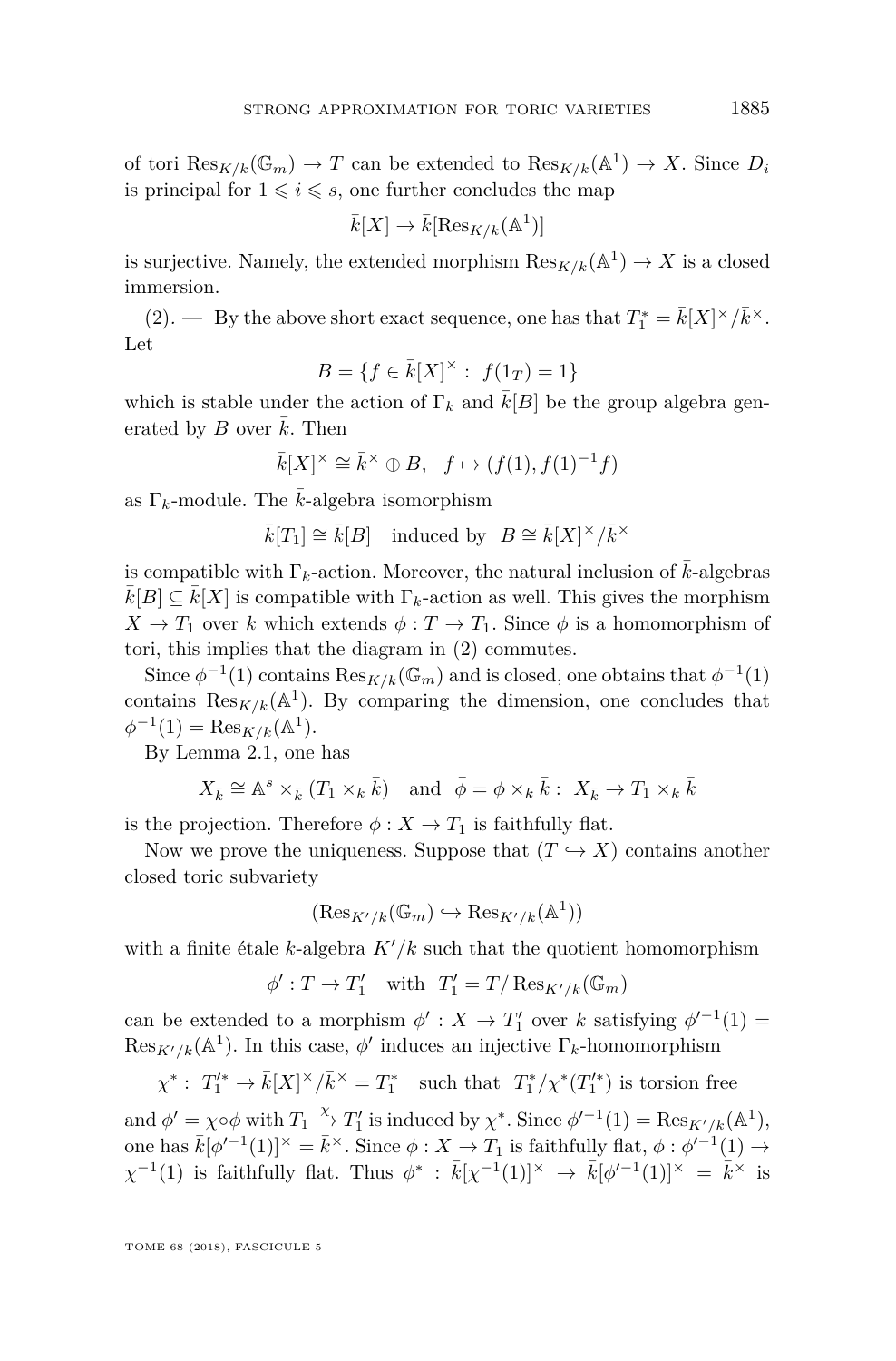injective. Since  $\chi^{-1}(1) = \ker(\chi)$ , one has  $\bar{k}[\ker(\chi)]^{\times} = \bar{k}^{\times}$  and  $\ker(\chi)$  is trivial. This implies that  $T_1^* = \chi^*(T_1'^*)$  and  $\chi$  is an isomorphism. One concludes that  $\phi^{-1}(1) = \phi'^{-1}(1)$  and the uniqueness follows.

 $(3).$  $(3).$  — By the Hochschild–Serre spectral sequence (see [\[22,](#page-30-5) Lemma 6.3]) with  $Pic(X_{\bar{k}}) = Pic(T_1 \times_k \bar{k}) = 0$ , we have

$$
Br_1(X) \cong H^2(k, \overline{k}[X]^\times) \cong H^2(k, \overline{k}[T_1]^\times) \cong Br_1(T_1)
$$

induced by  $\phi$ .

The following kind of toric varieties is crucial for studying strong approximation.

<span id="page-8-0"></span>DEFINITION 2.5. — A smooth toric variety  $(T \hookrightarrow X)$  over *k* is called of pure divisorial type if the dimension of any  $T(\bar{k})$ -orbit of  $X(\bar{k})$  is  $\dim(T)$ or  $\dim(T) - 1$ . Equivalently, the dimension of any cone in the fan of X is strictly less than 2.

We would like to thank J.-L. Colliot-Thélène for improving the following result.

<span id="page-8-1"></span>PROPOSITION 2.6. — Let  $(T \hookrightarrow X)$  be a smooth toric variety over *k* and  $Y = X \setminus [(X \setminus T)_{\text{sing}}]$  where  $(X \setminus T)_{\text{sing}}$  is the singular part of  $X \setminus T$ . Then  $(T \hookrightarrow Y)$  is the unique open toric subvariety of  $(T \hookrightarrow X)$  of pure divisorial type over *k* such that  $\text{codim}(X \setminus Y, X) \geq 2$ .

Proof. — Without loss of generality, one can assume that  $k = \bar{k}$ . By Lemma [2.1,](#page-4-1) there is a finite open affine toric subvariety covering  ${U_j}$  with  $U_j \cong \mathbb{A}^{s_j} \times_{\bar{k}} \mathbb{G}_m^{t_j}$ . Since  $U_j \setminus T$  is a closed subvariety of  $U_j$  defined by the equation  $\prod_{i=1}^{s_j} x_i = 0$  where  $x_1, \ldots, x_{s_j}$  are the coordinates of  $\mathbb{A}^{s_j}$ , the singular part  $(U_j \setminus T)_{\text{sing}}$  of  $U_j \setminus T$  consists of the points of which at least two coordinates among  $x_1, \ldots, x_{s_j}$  are zero. Therefore  $U_j \setminus [(U_j \setminus T)_{\text{sing}}]$  is an open toric subvariety of  $U_j$  of pure divisorial type with

$$
\mathrm{codim}([(U_j\setminus T)_{\mathrm{sing}}], U_j)\geqslant 2.
$$

Since

$$
X \setminus T = \bigcup_j (U_j \setminus T) \quad \text{and} \quad (X \setminus T)_{\text{sing}} = \bigcup_j (U_j \setminus T)_{\text{sing}},
$$

one concludes that  $(T \hookrightarrow Y)$  is an open toric subvariety of  $(T \hookrightarrow X)$  of pure divisorial type over *k* such that  $\operatorname{codim}(X \setminus Y, X) \geq 2$ .

Suppose *Z* is another open toric subvariety of pure divisorial type of *X*. Since the dimension of  $T(\bar{k})$  orbits in *Z* is dim(*T*) or dim(*T*) − 1, one has  $Z \subseteq Y$  by the above construction. If one further assumes that  $\dim(X \setminus Z)$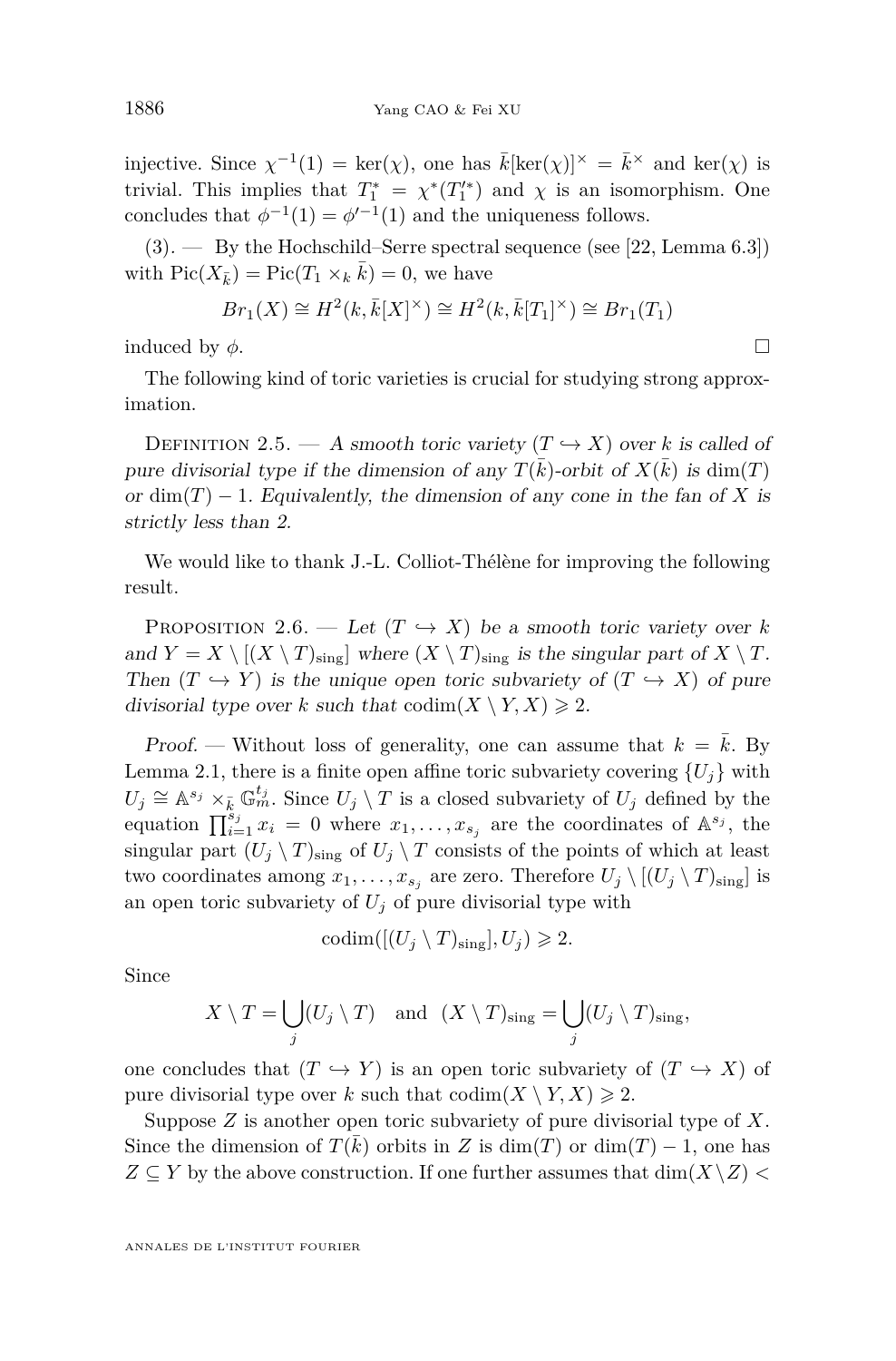$\dim(T) - 1$ , then  $X \setminus Z \subseteq X \setminus Y$  by the above construction. This implies that *Y*  $\subseteq$  *Z*. Therefore *Z* = *Y* and the uniqueness follows.

<span id="page-9-1"></span>LEMMA 2.7. — If  $(T_i \leftrightarrow X_i)$  are smooth toric varieties over *k* and  $(T_i \leftrightarrow Y_i)$  are the unique open toric subvarieties of pure divisorial type with codim $(X_i \setminus Y_i, X_i) \geq 2$  for  $1 \leq i \leq n$  respectively, then the unique open toric subvariety  $(\prod_{i=1}^n T_i \hookrightarrow Y)$  of pure divisorial type with

$$
\operatorname{codim}\left(\left(\prod_{i=1}^{n} X_{i}\right) \setminus Y, \prod_{i=1}^{n} X_{i}\right) \geqslant 2 \quad \text{in} \quad \left(\prod_{i=1}^{n} T_{i} \hookrightarrow \prod_{i=1}^{n} X_{i}\right)
$$

is given by

$$
Y = \bigcup_{i=1}^{n} (T_1 \times_k \cdots \times_k T_{i-1} \times_k Y_i \times_k T_{i+1} \times_k \cdots \times_k T_n).
$$

Proof. — Since

$$
\dim((T_1 \times_k \cdots \times_k T_n)(\bar{k}) \cdot (x_1, \ldots, x_n)) = \sum_{i=1}^n \dim(T_i(\bar{k}) \cdot x_i)
$$

for any  $(x_1, \ldots, x_n) \in X_1(\bar{k}) \times \cdots \times X_n(\bar{k})$ , one obtains that

$$
\dim((T_1 \times_k \cdots \times_k T_n)(\bar{k}) \cdot (x_1, \ldots, x_n)) = \dim(T_1 \times_k \cdots \times_k T_n) - 1
$$

if and only if there is  $1 \leq i_0 \leq n$  such that

$$
\dim(T_i(\bar{k}) \cdot x_i) = \begin{cases} \dim(T_i) - 1 & \text{if } i = i_0, \\ \dim(T_i) & \text{otherwise.} \end{cases}
$$

This implies that

$$
\bigcup_{i=1}^{n} (T_1 \times_k \cdots \times_k T_{i-1} \times_k Y_i \times_k T_{i+1} \times_k \cdots \times_k T_n)
$$

is of pure divisorial type and contains all orbits of dimension dim $(T_1 \times_k$  $\cdots \times_k T_n$  or dim( $T_1 \times_k \cdots \times_k T_n$ ) − 1.

<span id="page-9-0"></span>DEFINITION 2.8. — Let *d* be a positive integer, and  $k_i/k$  some finite field extensions for  $1 \leqslant i \leqslant d$ . We note  $K := \prod_{i=1}^d k_i$ . A smooth toric variety  $(\text{Res}_{K/k}(\mathbb{G}_m) \hookrightarrow X)$  over *k* is called the standard toric variety with respect to  $K/k$ , if it is the unique open toric subvariety of pure divisorial type over *k* in

$$
(\text{Res}_{K/k}(\mathbb{G}_m) \hookrightarrow \text{Res}_{K/k}(\mathbb{A}^1))
$$
  
with 
$$
\text{codim}(\text{Res}_{K/k}(\mathbb{A}^1) \setminus X, \text{ Res}_{K/k}(\mathbb{A}^1)) \ge 2.
$$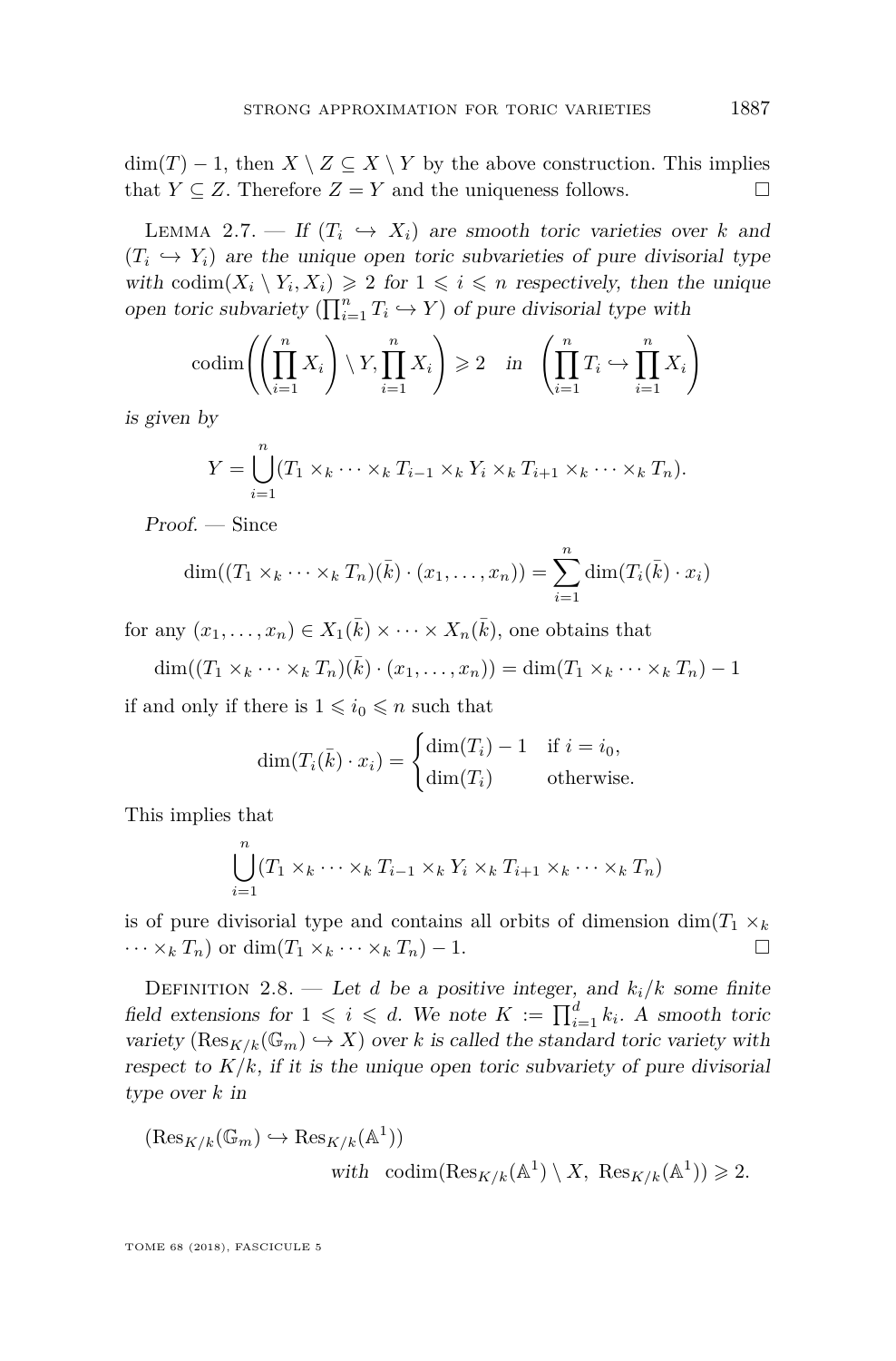Let X be a smooth toric variety of pure divisorial type with respect to *T* over *k* and

<span id="page-10-1"></span>(2.1) 
$$
X \setminus T = \coprod_{i=1}^{d} C_i \text{ and } U_i = X \setminus \left( \coprod_{j \neq i} C_j \right)
$$

for  $1 \leqslant i \leqslant d$ , where the  $C_i$ 's are integral closed sub-schemes of *X* over *k* with codimension one. Then *U<sup>i</sup>* is an open toric subvariety of *X* over *k* for  $1 \leq i \leq d$ . By Lemma [2.1,](#page-4-1) one obtains that each *T*-orbit in *X* over *k* is smooth. Since  $(X \setminus T)(\bar{k})$  is a disjoint union of  $T(\bar{k})$ -orbits of dimension  $\dim(T) - 1$  and  $C_i$  is a sub-union among such orbits permuted by Galois action, one has that  $C_i$  is also smooth for  $1 \leq i \leq d$ .

Let  $k_i$  be the algebraic closure of k inside  $k(C_i)$  for  $1 \leq i \leq d$ . There is a closed geometrically integral sub-scheme  $D_i$  over  $k_i$  such that

(2.2) 
$$
C_i \times_k \bar{k} = \coprod_{\sigma \in \Upsilon_i} \sigma(D_i)
$$

where  $\Upsilon_i = \Gamma_k / \Gamma_{k_i}$  is the set of all *k*-embedding of  $k_i$  into  $\overline{k}$  for  $1 \leq i \leq d$ . Since  $\Gamma_{k_i}$  acts on  $\prod_{\tau \in \Upsilon_i, \tau \neq 1} \tau(D_i)$  stably, one concludes that  $\Gamma_{\sigma(k_i)} =$  $\sigma \Gamma_{k_i} \sigma^{-1}$  acts on  $\prod_{\tau \in \Upsilon_i, \tau \neq \sigma} \tau(D_i)$  stably for each  $\sigma \in \Upsilon_i$ . This implies that the scheme  $\prod_{\tau \in \Upsilon_i, \tau \neq \sigma} \tau(D_i)$  is defined over  $\sigma(k_i)$  for each  $\sigma \in \Upsilon_i$  by Galois descent.

For each  $\sigma \in \Upsilon_i$ , one defines

<span id="page-10-2"></span>
$$
(2.3) \quad \sigma(Z_i) = (X \times_k \sigma(k_i)) \setminus \left( \left( \prod_{\tau \in \Upsilon_i, \tau \neq \sigma} \tau(D_i) \right) \cup \left( \prod_{j \neq i} C_j \times_k \sigma(k_j) \right) \right)
$$

which is an open toric subvariety of  $(T \times_k \sigma(k_i) \hookrightarrow X \times_k \sigma(k_i))$  over  $\sigma(k_i)$ for  $1 \leq i \leq d$ . Since  $D_i$  is geometrically integral, this implies that  $\sigma(Z_i)$ contains only two orbits over  $\bar{k}$  for  $1 \leqslant i \leqslant d$ . Since  $\sigma(Z_i)$  is covered by open affine toric sub-varieties over  $k$  by Lemma [2.1,](#page-4-1) the open affine toric sub-varieties which contain the closed orbit must be  $\sigma(Z_i)$ . This implies that  $\sigma(Z_i)$  is affine and  $\{\sigma(Z_i) \times_{\sigma(k_i)} \bar{k}\}_{\sigma \in \Upsilon_i}$  is a smooth open affine toric subvariety covering of  $U_i \times_k \overline{k}$  for  $1 \leqslant i \leqslant d$ .

<span id="page-10-0"></span>By Proposition [2.4](#page-6-0) and its proof, the short exact sequence

(2.4) 
$$
1 \to \bar{k} [\sigma(Z_i)]^{\times} / \bar{k}^{\times} \xrightarrow{\phi_{\sigma}^*} \bar{k}[T]^{\times} / \bar{k}^{\times} \xrightarrow{\varrho_{\sigma}^*} \mathbb{Z} \sigma(D_i) \to 1
$$

of  $\Gamma_{\sigma(k_i)}$ -module given by sending f to its valuation at  $\sigma(D_i)$  yields the exact sequence of tori

<span id="page-10-3"></span>(2.5) 
$$
1 \to \mathbb{G}_m \xrightarrow{\varrho_\sigma} T \times_k \sigma(k_i) \xrightarrow{\phi_\sigma} T_\sigma \to 1
$$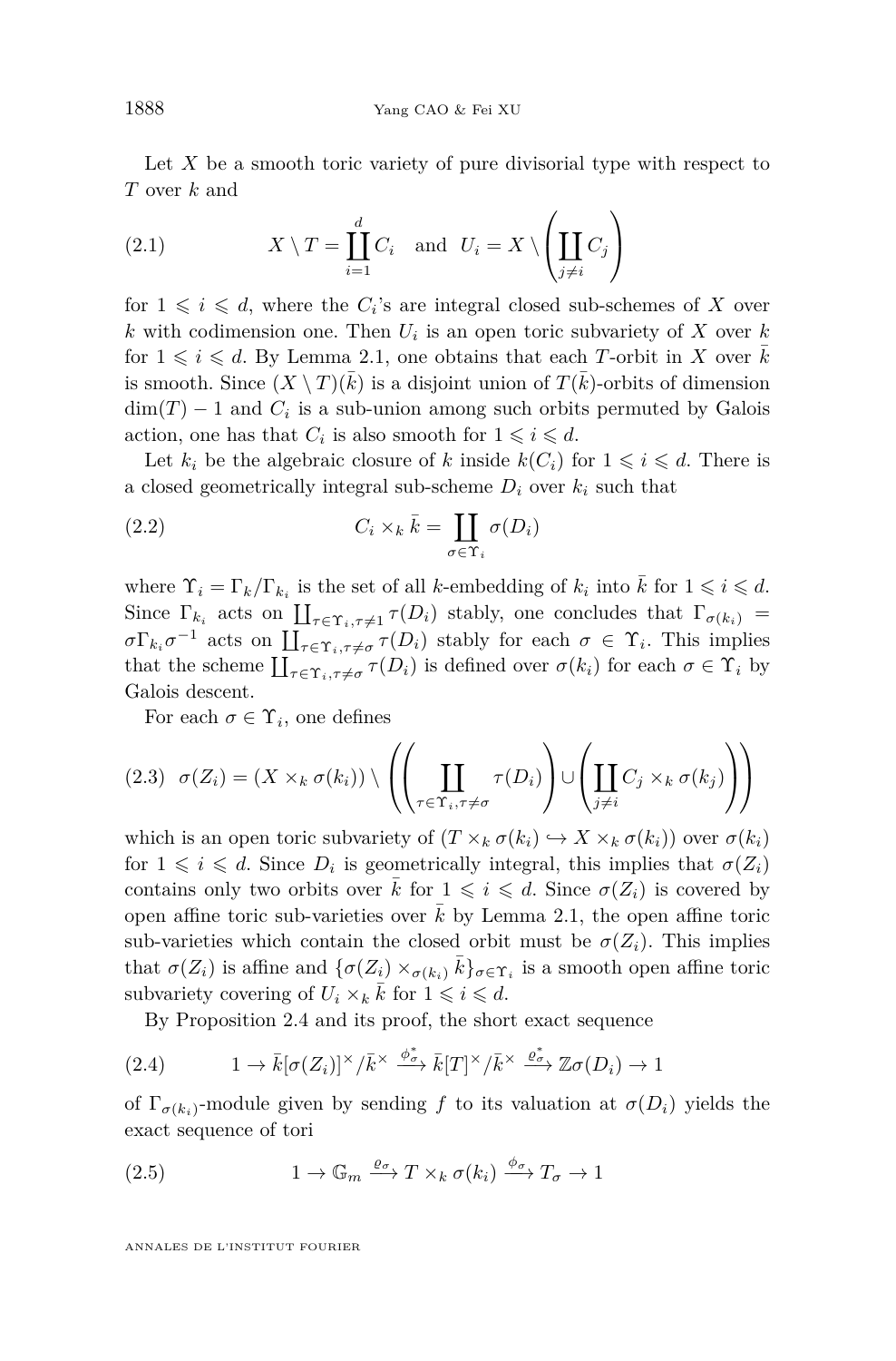over  $\sigma(k_i)$  with  $(T_{\sigma})^* = \bar{k}[\sigma(Z_i)]^{\times}/\bar{k}^{\times}$  and a closed immersion of toric varieties

<span id="page-11-0"></span>(2.6) 
$$
(\mathbb{G}_m \hookrightarrow \mathbb{A}^1) \xrightarrow{\varrho_\sigma} (T \times_k \sigma(k_i) \hookrightarrow \sigma(Z_i))
$$

over  $\sigma(k_i)$ . Moreover the morphism  $\phi_{\sigma}$  can be extended to

(2.7) 
$$
\phi_{\sigma} : \sigma(Z_i) \to T_{\sigma} \text{ with } \varrho_{\sigma}(\mathbb{A}^1) = \phi_{\sigma}^{-1}(1)
$$

for any  $\sigma \in \Upsilon_i$ .

<span id="page-11-1"></span>LEMMA  $2.9.$  — With the above notation, one considers the homomorphism of Γ*k*-modules

<span id="page-11-2"></span>
$$
\rho_i^* : \quad \bar{k}[T]^\times / \bar{k}^\times \to \text{Div}_{(U_i \times_k \bar{k}) \setminus T_{\bar{k}}}(U_i \times_k \bar{k})
$$

 $\mathcal{S}$  sending  $f$  to  $\text{div}_{(U_i \times_k \bar{k}) \setminus T_{\bar{k}}}(f)$  and obtains a homomorphism  $\text{Res}_{k_i/k} \mathbb{G}_m \xrightarrow{\rho_i}$ *T* of tori over *k* for  $1 \leqslant i \leqslant d$ . If  $(\text{Res}_{k_i/k} \mathbb{G}_m \hookrightarrow V_i)$  is the standard toric variety with respect to  $k_i/k$ , then the homomorphism  $\rho_i$  can be extended to a morphism of toric varieties

$$
(\text{Res}_{k_i/k}(\mathbb{G}_m) \hookrightarrow V_i) \xrightarrow{\rho_i} (T \hookrightarrow U_i)
$$

over *k* for  $1 \leq i \leq d$ .

Proof. — Since

$$
\rho_i^*(f) = \sum_{\sigma \in \Upsilon_i} \varrho_{\sigma}^*(f)
$$

for any  $f \in \overline{k}[T]^{\times}/\overline{k}^{\times}$  by [\(2.4\)](#page-10-0) where  $\Upsilon_i$  is the set of all *k*-embedding of  $k_i$ into  $\bar{k}$ , one has

<span id="page-11-3"></span>(2.8)  
\n
$$
\rho_i: \operatorname{Res}_{k_i/k} \mathbb{G}_m(\bar{k}) = (\bar{k} \otimes_k k_i)^{\times} = \prod_{\sigma \in \Upsilon_i} \bar{k}^{\times} \to T(\bar{k});
$$
\n
$$
(a_{\sigma})_{\sigma \in \Upsilon_i} \mapsto \prod_{\sigma \in \Upsilon_i} \varrho_{\sigma}(a_{\sigma})
$$

for  $1 \leq i \leq d$ . Let

 $Y_{\sigma} = \text{Spec}(\bar{k}[x_{\sigma}, x_{\tau}, x_{\tau}^{-1}]_{\tau \in \Upsilon_i; \ \tau \neq \sigma}) \subset \text{Res}_{k_i/k}(\mathbb{A}^1) \times_k \bar{k} = \text{Spec}(\bar{k}[x_{\sigma}]_{\sigma \in \Upsilon_i})$ for each  $\sigma \in \Upsilon_i$ . Then  $\{Y_{\sigma}\}_{{\sigma \in \Upsilon_i}}$  is an open affine covering of  $V_i \times_k \overline{k}$  for  $1 \leqslant i \leqslant d$ .

Applying  $(2.6)$  over  $\overline{k}$ , one obtains

$$
\varrho_{\sigma} : \operatorname{Spec}(\bar{k}[x_{\sigma}]) \to \sigma(Z_i) \times_{\sigma(k_i)} \bar{k} \subseteq U_i \times_k \bar{k}
$$

and  $\rho_i$  can be extended to

$$
\rho_i: Y_{\sigma} \to \sigma(Z_i) \times_{\sigma(k_i)} \bar{k} \subseteq U_i \times_k \bar{k}
$$

for each  $\sigma \in \Upsilon_i$ . Therefore  $\rho_i$  can be extended to  $V_i$  for  $1 \leq i \leq d$ .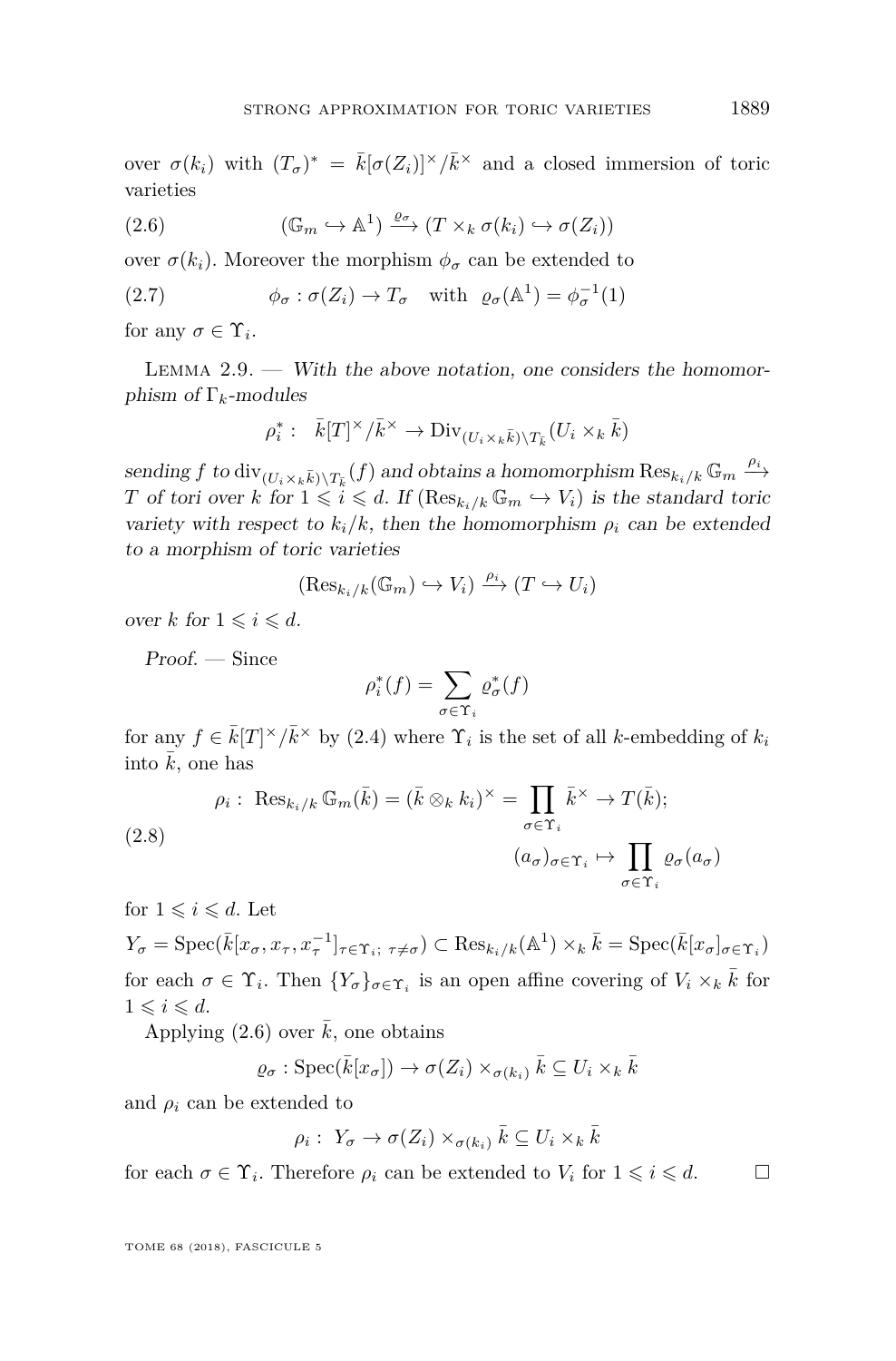Gluing all  $\rho_i$  in Lemma [2.9](#page-11-1) together for  $1 \leq i \leq d$ , one obtains the following proposition.

<span id="page-12-0"></span>PROPOSITION 2.10. — Let  $(T \hookrightarrow X)$  be a smooth toric variety of pure divisorial type over *k* and

$$
\rho: T_0 = \text{Res}_{K/k}(\mathbb{G}_m) \to T
$$

be the homomorphism of tori induced by the homomorphism of Γ*k*-modules

$$
\rho^* : \bar{k}[T]^\times/\bar{k}^\times \to \text{Div}_{X_{\bar{k}} \backslash T_{\bar{k}}}(X_{\bar{k}}); \quad f \mapsto \text{div}_{X_{\bar{k}} \backslash T_{\bar{k}}}(f)
$$

where  $K = \prod_{i=1}^{d} k_i$  and  $k_i$  is the algebraic closure of *k* inside  $k(C_i)$  with  $C_i$  in [\(2.1\)](#page-10-1). If  $T_0 = \text{Res}_{K/k}(\mathbb{G}_m) \hookrightarrow V$  is the standard toric variety respect to  $K/k$ , then  $\rho$  can be extended to a morphism of toric varieties  $(T_0 \hookrightarrow$  $V) \stackrel{\rho}{\rightarrow} (T \hookrightarrow X).$ 

Proof. — By Lemma [2.7,](#page-9-1) one has

$$
V = \bigcup_{i=1}^{d} \left( \prod_{1 \leq j \leq i-1} \text{Res}_{k_j/k}(\mathbb{G}_m) \times_k V_i \times_k \prod_{i+1 \leq j \leq d} \text{Res}_{k_j/k}(\mathbb{G}_m) \right)
$$

where  $V_i$  is given in Lemma [2.9](#page-11-1) for  $1 \leq i \leq d$ . Define

$$
g_i: \prod_{1 \leq j \leq i-1} \text{Res}_{k_j/k}(\mathbb{G}_m) \times_k V_i \times_k \prod_{i+1 \leq j \leq d} \text{Res}_{k_j/k}(\mathbb{G}_m)
$$

$$
\xrightarrow[\text{max} \to \infty]{\rho_1 \times \dots \times \rho_d} T \times_k \dots \times_k U_i \times_k \dots \times_k T
$$

$$
\xrightarrow{id \times \dots \times i_{U_i} \times \dots \times id} T \times_k \dots \times_k X \times_k \dots \times_k T \xrightarrow{m_X} X
$$

where  $i_{U_i}$  is the open inclusion  $U_i \subseteq X$  and  $\rho_i$  is given in Lemma [2.9](#page-11-1) and *m<sub>X</sub>* is the action of *T* for  $1 \leq i \leq d$ . Since  $\rho^* = \bigoplus_{i=1}^d \rho_i^*$ , one concludes that  $g_i|_{T_0} = \rho$  for  $1 \leq i \leq d$ . Therefore the morphisms  $\{g_i\}_{1 \leq i \leq d}$  can be glued together to obtain the required morphism.

By purity (see [\[4,](#page-29-11) end of p. 24]) and Lemma [2.6,](#page-8-1) one only needs to compute the Brauer groups of smooth toric varieties of pure divisorial type.

<span id="page-12-1"></span>PROPOSITION  $2.11.$  — One has the following exact sequence

$$
0 \to \text{Br}_a(X) \to \text{Br}_a(T) \xrightarrow{\rho^*} \text{Br}_a(T_0)
$$

for a smooth toric variety  $(T \hookrightarrow X)$  of pure divisorial type over *k*, where  $\rho$ and  $T_0$  are given by Proposition [2.10](#page-12-0) and  $\rho^*$  is the induced by  $\rho$ .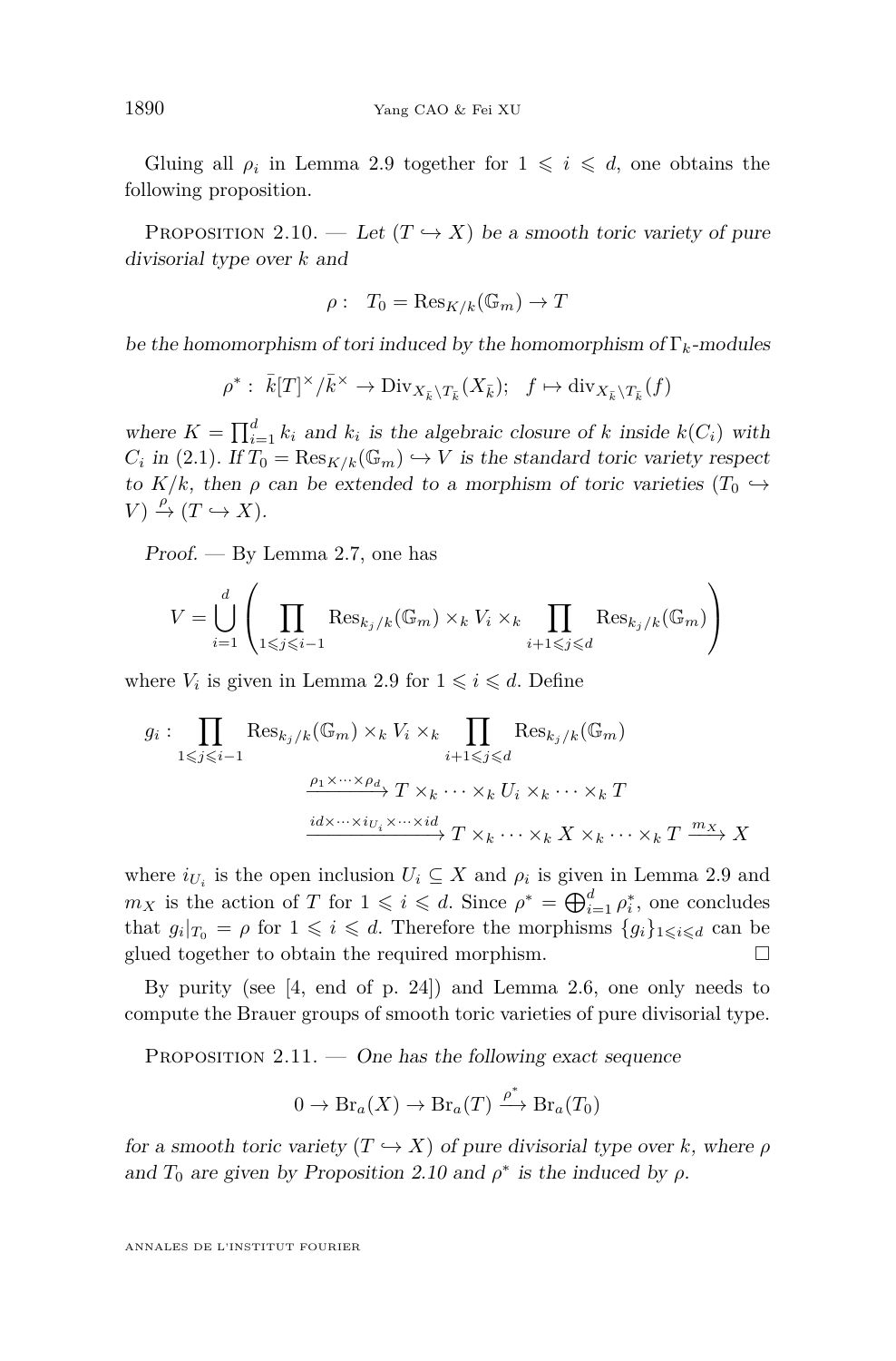Proof. — From Colliot-Thélène and Sansuc [\[7,](#page-29-12) §1] (see also [\[23,](#page-30-6) Diagram 4.15]), we have a commutative diagram with exact rows and exact columns

$$
H^{2}(k, \bar{k}[X]^{\times}/\bar{k}^{\times}) \longrightarrow H^{2}(k, T^{*}) \longrightarrow H^{2}(k, \bar{k}[T]^{\times}/\bar{k}[X]^{\times})
$$
\n
$$
\downarrow \qquad \qquad \downarrow h_{1} \qquad \qquad \downarrow h_{4}
$$
\n
$$
Br_{a}(X) \longrightarrow Br_{a}(T) \longrightarrow h_{3} \longrightarrow H^{2}(k, Div_{X_{\bar{k}}-T_{\bar{k}}}(X_{\bar{k}}))
$$
\n
$$
\downarrow \qquad \qquad \downarrow h_{4}
$$
\n
$$
H^{1}(k, Pic(X_{\bar{k}})) \longrightarrow H^{1}(k, Pic(T_{\bar{k}})) = 0 \longrightarrow H^{2}(k, Pic_{X_{\bar{k}}-T_{\bar{k}}}(X_{\bar{k}})).
$$

Since  $T_0^* \cong \text{Div}_{X_{\bar{k}}-T_{\bar{k}}}(X_{\bar{k}})$ , the result follows from the fact that  $h_3 \circ h_1 =$  $h_4 \circ h_2$  is induced by  $\rho^* : T^* \to T_0^*$ . В последните поставите на примерение и производите на примерение и производите на примерение и при<br>В село в село в село в село в село в село в село в село в село в село в село в село в село в село в село в сел

#### **3. Relative strong approximation for tori**

<span id="page-13-0"></span>Harari proved strong approximation with Brauer–Manin obstruction off  $\infty_k$  for tori in [\[17\]](#page-30-0). In this section, we consider a homomorphism  $T_1 \to T_2$ of tori and extend strong approximation with Brauer–Manin obstruction off  $\infty_k$  for this relative situation based on Harari's result. One can recover Harari's result when *T*<sup>1</sup> is trivial. In [\[13\]](#page-29-2), Demarche used a similar idea for studying hyper-cohomology of complexes of two tori with finite kernel to establish strong approximation with Brauer–Manin obstruction of  $\infty_k$  for reductive groups.

DEFINITION  $3.1.$  — Let *X* be a smooth separated integral scheme of finite type over k. An integral model **X** of X over  $O_k$  (or  $O_{k,S}$  for some finite subset S of  $\Omega_k$  containing  $\infty_k$ ) is defined to be a smooth separated integral scheme of finite type over  $O_k$  (or  $O_{k,S}$ ) such that  $\mathbf{X} \times_{O_k} k = X$  $(\text{or } \mathbf{X} \times_{O_k} k = X).$ 

If *T* is a group of multiplicative type over *k*, an integral model **T** of *T* over  $O_k$  (or  $O_{k,S}$ ) is defined to be an integral model of *T* which is a group scheme of multiplicative type over  $O_k$  (or  $O_{k,S}$ ) extended from *T*.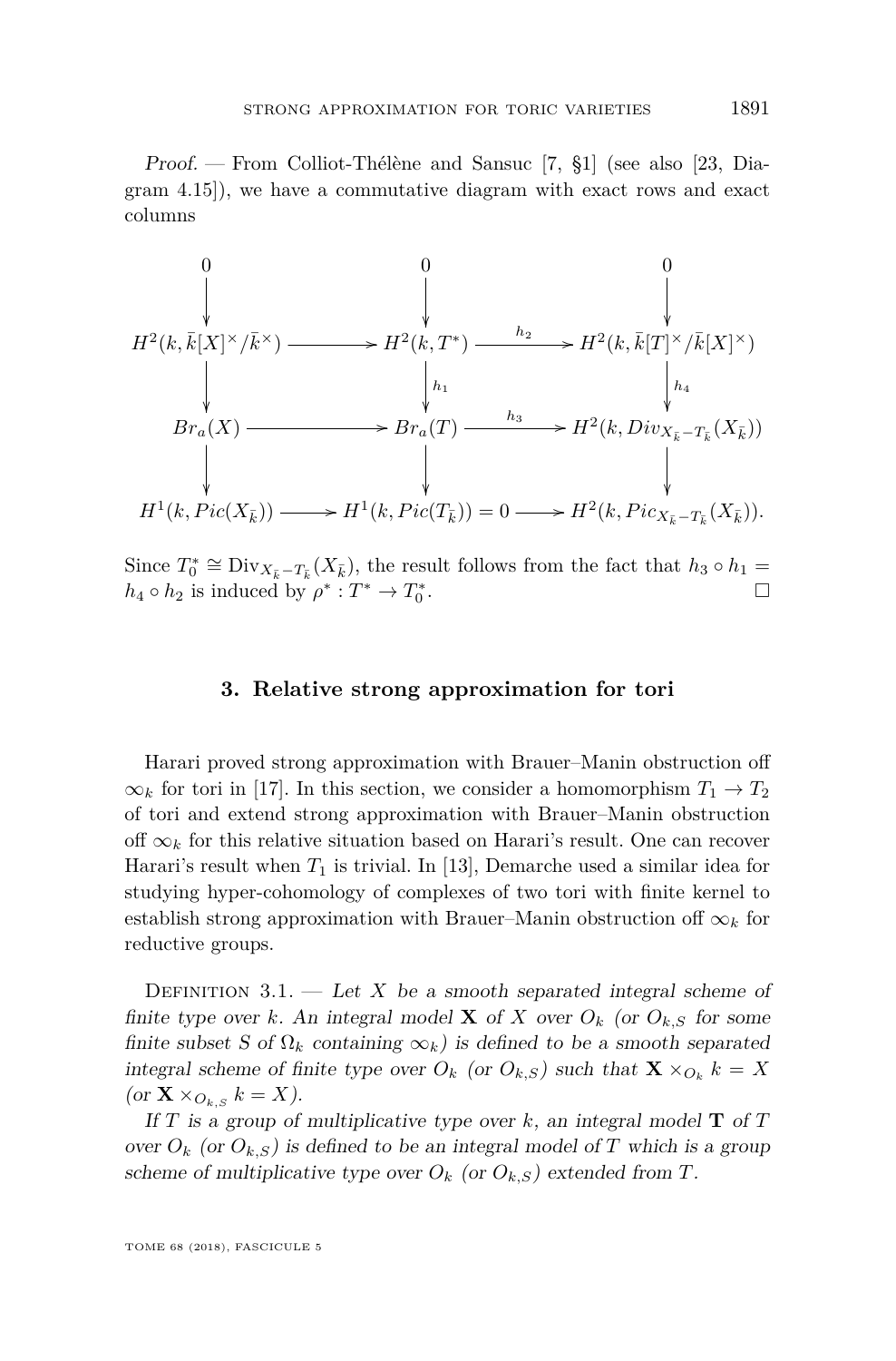Let *X* be a separated integral scheme of finite type over *k* and  $\pi_0(X(k_v))$ be the set of connected components of  $X(k_v)$  for each  $v \in \infty_k$ . Define

$$
X(\mathbf{A}_k)_{\bullet} = \left[ \prod_{v \in \infty_k} \pi_0(X(k_v)) \right] \times X(\mathbf{A}_k^{\infty})
$$

and

$$
X(\mathbf{A}_k)_\bullet^B = \left\{ (x_v)_{v \in \Omega_k} \in X(\mathbf{A}_k)_\bullet \mid \sum_{v \in \Omega_k} \text{inv}_v(\xi(x_v)) = 0, \ \ \forall \ \xi \in B \right\}
$$

for any subset *B* of  $Br_a(X)$ . This is well-defined because any element in  $Br_a(X)$  takes a constant value on each connected component of  $X(k_v)$  for any  $v \in \infty_k$  (see [\[1,](#page-29-1) §1.3]).

<span id="page-14-0"></span>LEMMA 3.2. — Let  $\psi : T_1 \to T_2$  be a homomorphism of tori. Then  $\psi(T_1(k_v))$  is closed in  $T_2(k_v)$  for all  $v \in \Omega_k$ .

Proof. — Let *T* be the image of  $\psi$ . For any  $v \in \Omega_k$ , one has that  $\psi(T_1(k_v))$  is an open subgroup of  $T(k_v)$  by Corollary 1 in [\[21,](#page-30-7) Chapter 3]. Therefore  $\psi(T_1(k_v))$  is closed in  $T(k_v)$ . It is clear that  $T(k_v)$  is closed in  $T_2(k_v)$ . One concludes that  $\psi(T_1(k_v))$  is closed in  $T_2(k_v)$ .

PROPOSITION  $3.3.$  — With the same notation as that in Lemma [3.2,](#page-14-0) one has

$$
\psi(T_1(\mathbf{A}_k)) = \left(\prod_{v \in \Omega_k} \psi(T_1(k_v))\right) \cap T_2(\mathbf{A}_k) \subseteq \prod_{v \in \Omega_k} T_2(k_v).
$$

In particular,  $\psi(T_1(\mathbf{A}_k))$  is closed in  $T_2(\mathbf{A}_k)$ .

Proof. — If  $\psi$  is surjective, one has the short exact sequence of groups of multiplicative type

$$
1 \to T_0 \to T_1 \xrightarrow{\psi} T_2 \to 1
$$

with  $T_0 = \ker \psi$ . There is a finite subset *S* of  $\Omega_k$  containing  $\infty_k$  such that the above short exact sequence extends to

$$
1 \to \mathbf{T}_0 \to \mathbf{T}_1 \xrightarrow{\psi_S} \mathbf{T}_2 \to 1
$$

over  $O_{k,S}$ , where  $\mathbf{T}_0$ ,  $\mathbf{T}_1$  and  $\mathbf{T}_2$  are integral models of  $T_0$ ,  $T_1$  and  $T_2$  over  $O_{k,S}$  respectively. For  $v \notin S$ , this yields exact sequences:

$$
\begin{array}{ccc}\n1 & \longrightarrow & \mathbf{T}_0(O_v) \longrightarrow & \mathbf{T}_1(O_v) \xrightarrow{\psi_S} & \mathbf{T}_2(O_v) \longrightarrow & H^1_{fppf}(O_v, \mathbf{T}_0) \\
\downarrow & & \downarrow & & \downarrow & & \downarrow & \\
1 & \longrightarrow & T_0(k_v) \longrightarrow & T_1(k_v) \xrightarrow{\psi} & T_2(k_v) \longrightarrow & H^1(k_v, T_0).\n\end{array}
$$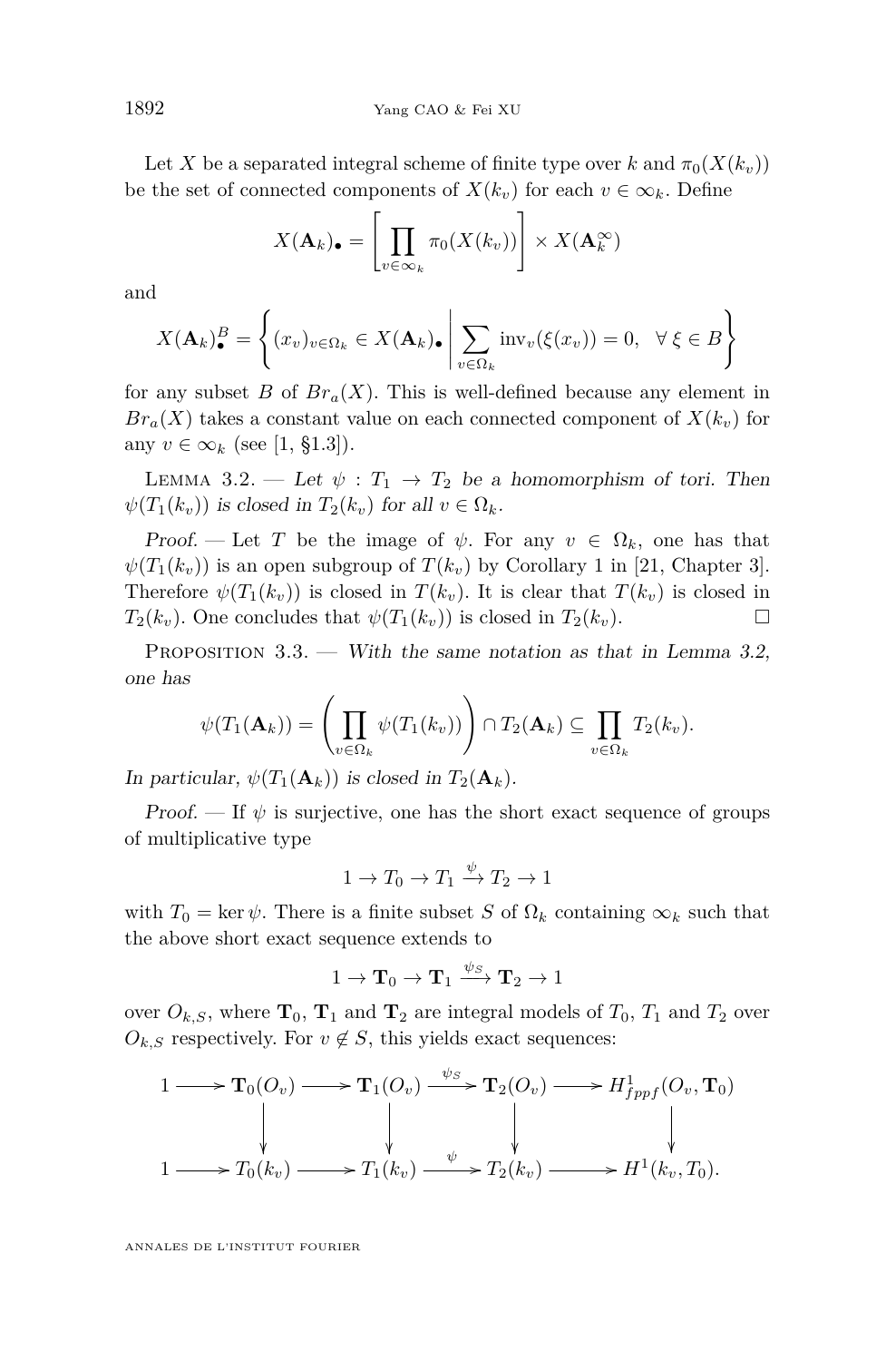By Proposition 2.2 in [\[6\]](#page-29-13), the natural map  $H_{fppf}^1(O_v, \mathbf{T}_0) \to H^1(k_v, T_0)$  is injective. Then

$$
\psi(T_1(k_v)) \cap \mathbf{T}_2(O_v) = \psi_S(\mathbf{T}_1(O_v))
$$

for all  $v \notin S$ . Therefore

$$
\psi(T_1(\mathbf{A}_k)) = \left(\prod_{v \in \Omega_k} \psi(T_1(k_v))\right) \cap T_2(\mathbf{A}_k)
$$

and the subset  $\psi(T_1(\mathbf{A}_k))$  is a closed subgroup of  $T_2(\mathbf{A}_k)$  by Lemma [3.2.](#page-14-0)

In general, there is a closed sub-torus *T* of  $T_2$  such that  $\psi$  factors through the surjective homomorphism  $T_1 \rightarrow T$ . By the above arguments, one has

$$
\psi(T_1(\mathbf{A}_k)) = \left(\prod_{v \in \Omega_k} \psi(T_1(k_v))\right) \cap T(\mathbf{A}_k)
$$

and  $\psi(T_1(\mathbf{A}_k))$  is closed in  $T(\mathbf{A}_k)$ . Since T is a closed sub-torus of  $T_2$ , one has

$$
T(\mathbf{A}_k) = \left(\prod_{v \in \Omega_k} T(k_v)\right) \cap T_2(\mathbf{A}_k)
$$

and  $T(\mathbf{A}_k)$  is a closed subset of  $T_2(\mathbf{A}_k)$ . Therefore one concludes that

$$
\psi(T_1(\mathbf{A}_k)) = \left(\prod_{v \in \Omega_k} \psi(T_1(k_v))\right) \cap T_2(\mathbf{A}_k)
$$

and  $\psi(T_1(\mathbf{A}_k))$  is closed in  $T_2(\mathbf{A}_k)$  by Lemma [3.2.](#page-14-0)

By the functoriality of étale cohomology, one obtains an induced group homomorphism

$$
\psi_{\text{Br}}^* : \ \text{Br}_a(T_2) \to \text{Br}_a(T_1)
$$

for any homomorphism  $\psi : T_1 \to T_2$  of tori. For each  $v \in \infty_k$ , since the map  $\psi$  maps each connected component of  $T_1(k_v)$  into one connected component of  $T_2(k_v)$ , one has

$$
\psi(T_1(\mathbf A_k)_{\bullet})\subseteq T_2(\mathbf A_k)_{\bullet}^{{\rm ker}(\psi^*_{\mathrm{Br}})}
$$

by the functoriality of Brauer–Manin pairing (see [\[23,](#page-30-6) (5.3), p. 102]). One can extend strong approximation for tori proved by Harari in [\[17\]](#page-30-0) to the following relative strong approximation for tori.

<span id="page-15-0"></span>PROPOSITION 3.4. — Let  $\psi: T_1 \to T_2$  be a homomorphism of tori with  $III<sup>1</sup>(T<sub>1</sub>) = 0$ . Then the image of  $T<sub>2</sub>(k)$  is dense in

$$
T_2(\mathbf{A}_k)_\bullet^{\mathrm{ker}(\psi^*_{\mathrm{Br}})} / \psi(T_1(\mathbf{A}_k)_\bullet)
$$

with the quotient topology.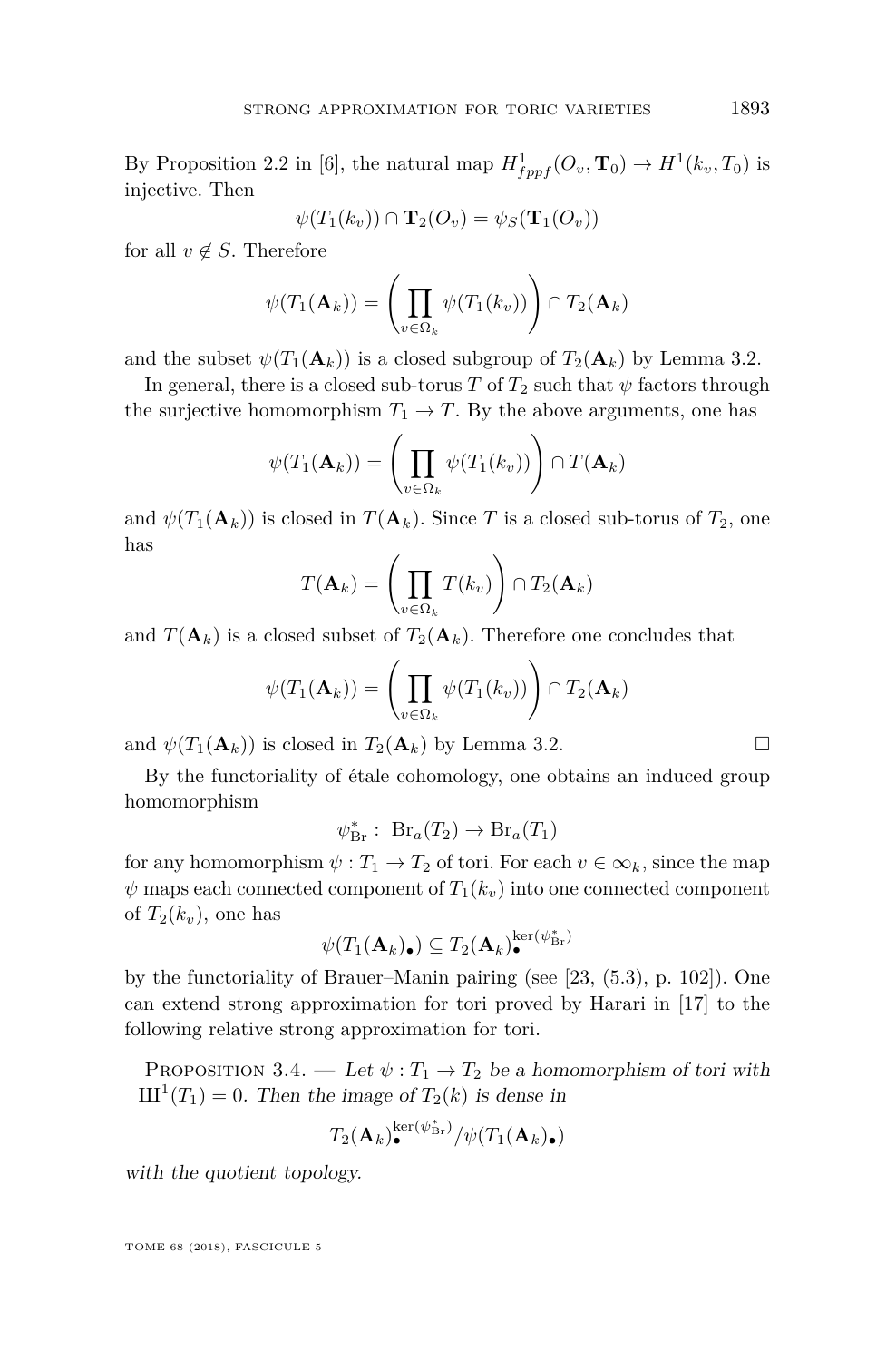$Proof.$  — By Theorem 2 in [\[17\]](#page-30-0) and functoriality, one has the following commutative diagram of exact sequences

$$
0 \longrightarrow \overline{T_1(k)} \longrightarrow T_1(\mathbf{A}_k) \longrightarrow \text{Br}_a(T_1)^D \longrightarrow \text{III}^1(T_1) = 0
$$
  
\n
$$
\downarrow \qquad \qquad \downarrow \qquad \qquad \downarrow
$$
  
\n
$$
0 \longrightarrow \overline{T_2(k)} \longrightarrow T_2(\mathbf{A}_k) \longrightarrow \text{Br}_a(T_2)^D
$$

where  $\overline{T_1(k)}$  and  $\overline{T_2(k)}$  are the topological closure of  $T_1(k)$  and  $T_2(k)$  in  $T_1(\mathbf{A}_k)$ • and  $T_2(\mathbf{A}_k)$ • respectively and

$$
Br_a(T_i)^D = \text{Hom}(\text{Br}_a(T_i), \mathbb{Q}/\mathbb{Z})
$$

for  $i = 1, 2$ . Since  $\mathbb{Q}/\mathbb{Z}$  is an injective Z-module, one has Hom $(*, \mathbb{Q}/\mathbb{Z})$  is an exact functor and the sequence

$$
Br_a(T_1)^D \to Br_a(T_2)^D \to \ker(\psi_{Br}^*)^D \to 0
$$

is exact. Therefore the natural map

$$
\overline{T_2(k)} \to T_2(\mathbf{A}_k)^{\ker(\psi_{\mathrm{Br}}^*)}_{\bullet}/\psi(T_1(\mathbf{A}_k)_{\bullet})
$$

is surjective by the snake lemma. Since the topological closure of the image of  $T_2(k)$  in

$$
T_2(\mathbf{A}_k)^{\mathrm{ker}(\psi^*_{\mathrm{Br}})}_{{\bullet}}/\psi(T_1(\mathbf{A}_k)_{\bullet})
$$

with the quotient topology contains the image of  $\overline{T_2(k)}$ , one obtains the result as desired.  $\hfill \square$ 

<span id="page-16-1"></span>Remark  $3.5.$  — One can state Proposition [3.4](#page-15-0) in the following equivalent version for better understanding of relative strong approximation.

If

$$
\left[\left(\prod_{v\in\infty_k} a_v N_{\mathbb{C}/k_v}(T_2(\mathbb{C}))\right)\times U\right] \cap T_2(\mathbf{A}_k)^{\ker(\psi^*_{\mathrm{Br}})} \neq \emptyset,
$$

for an open subset *U* of  $T_2(\mathbf{A}_k^{\infty})$  and  $a_v \in T(k_v)$  with  $v \in \infty_k$ , then there are  $x \in T_2(k)$  and  $y \in T_1(\mathbf{A}_k)$  such that

$$
x\psi(y)\in \left(\prod_{v\in\infty_k} a_v N_{\mathbb{C}/k_v}(T_2(\mathbb{C}))\right)\times U.
$$

In order to prove our main result, we need the following useful result.

<span id="page-16-0"></span>PROPOSITION 3.6. — Let *S* be a finite non-empty subset of  $\Omega_k$ , and *U* an open subscheme of  $\mathbb{A}^n$  with  $\text{codim}(\mathbb{A}^n \setminus U, \mathbb{A}^n) \geq 2$ . Then *U* satisfies strong approximation off *S*.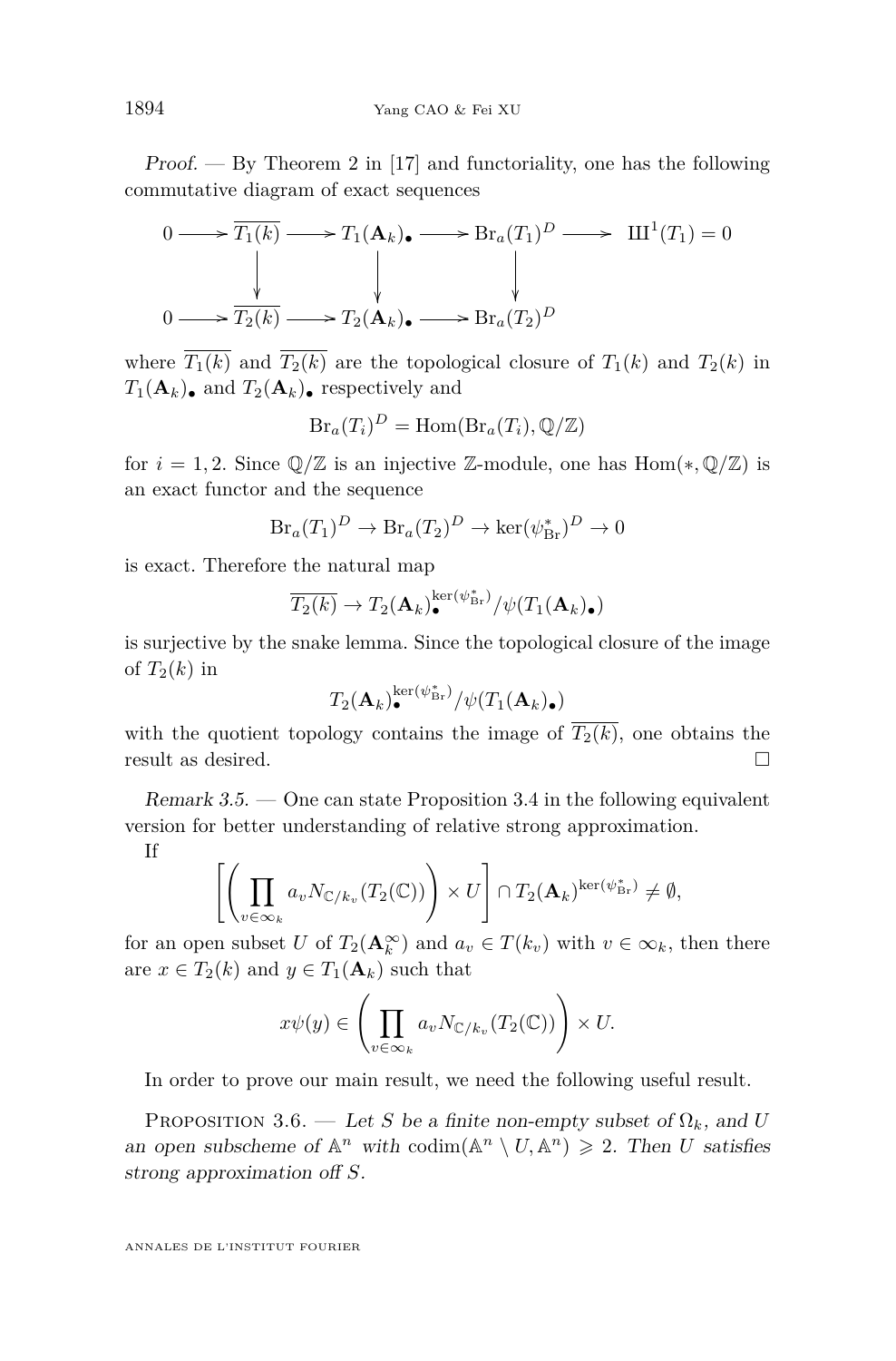Proof. — Fixing the coordinates, we consider the projection

$$
p: \mathbb{A}^n \to \mathbb{A}^1; (x_1, \ldots, x_n) \mapsto x_1
$$

of the first coordinate. It is clear that any fibre of *p* above rational points are *k*-isomorphic to  $\mathbb{A}^{n-1}$ . Let  $Z = \mathbb{A}^n \setminus U$  and  $p_Z$  be the restriction of  $p$ to *Z*. We claim that the set

$$
F = \{ x \in \mathbb{A}^1(k) : \dim(p^{-1}(x) \cap Z) = \dim(Z) \}
$$

is finite. Indeed, if  $p_Z(Z)$  is finite, then  $p^{-1}(x) \cap Z = \emptyset$  for almost all  $x \in \mathbb{A}^1(k)$  and the claim follows. Otherwise,  $p_Z$  is dominant. Then  $p_Z$  is flat over an open dense subset of  $\mathbb{A}^1$  by Theorem 2.16 in [\[19,](#page-30-8) Chapter I, §2]. Therefore the claim follows by Remark 2.6 (b) in [\[19,](#page-30-8) Chapter I, §2].

Let  $p_U: U \to \mathbb{A}^1$  be the restriction of *p* to *U*. Since  $\dim(p^{-1}(x)) >$  $\dim(p^{-1}(x) \cap Z)$  for any  $x \in \mathbb{A}^1(\overline{k})$ , one has

$$
p_U^{-1}(x) = p^{-1}(x) \cap U = p^{-1}(x) \setminus (p^{-1}(x) \cap Z) \neq \emptyset
$$

and  $p_U^{-1}(x)$  is geometrically integral. In order to apply Proposition 3.1 in [\[10\]](#page-29-4) to  $p_U$  with an open subset  $W = \mathbb{A}^1 \setminus F$  of  $\mathbb{A}^1$ , one only needs to verify three condition (i), (ii) and (iii) there to be true. Condition (i) is clearly true. By the above claim, one obtains that

$$
\operatorname{codim}(p^{-1}(x) \cap Z, p^{-1}(x)) \geq 2
$$

for all  $x \in W(k)$ . Condition (ii) follows from induction. Since  $p^{-1}(x)(k_v)$ is Zariski dense in  $p^{-1}(x)$  for any  $x \in \mathbb{A}^1(k_v)$  (see Theorem 2.2 in [\[21,](#page-30-7) Chapter 2]), one concludes

$$
p_U^{-1}(x)(k_v) = (p^{-1}(x) \cap U)(k_v) = p^{-1}(x)(k_v) \setminus (p^{-1}(x) \cap Z)(k_v) \neq \emptyset
$$

for any *v*. This implies Condition (iii) is satisfied as well.

<span id="page-17-0"></span>Corollary 3.7. — Let *d* be a positive integer, *S* a finite nonempty subset of  $\Omega_k$ , and  $k_i/k$  some finite field extensions for  $1 \leq i \leq d$ . We note  $K := \prod_{i=1}^d k_i$ . Then the standard toric variety  $(Res_{K/k}(\mathbb{G}_m) \hookrightarrow X)$ satisfies strong approximation off *S*.

Proof. — There exists an isomorphism  $\text{Res}_{K/k}(\mathbb{A}^1) \overset{\sim}{\to} \mathbb{A}^{[K:k]}$ . The result holds from Proposition [3.6.](#page-16-0)

#### **4. Proof of main theorem**

<span id="page-17-1"></span>In this section, we keep the same notation as in the previous sections. Let  $(T \hookrightarrow X)$  be a smooth toric variety of pure divisorial type over *k*.

$$
\sqcup
$$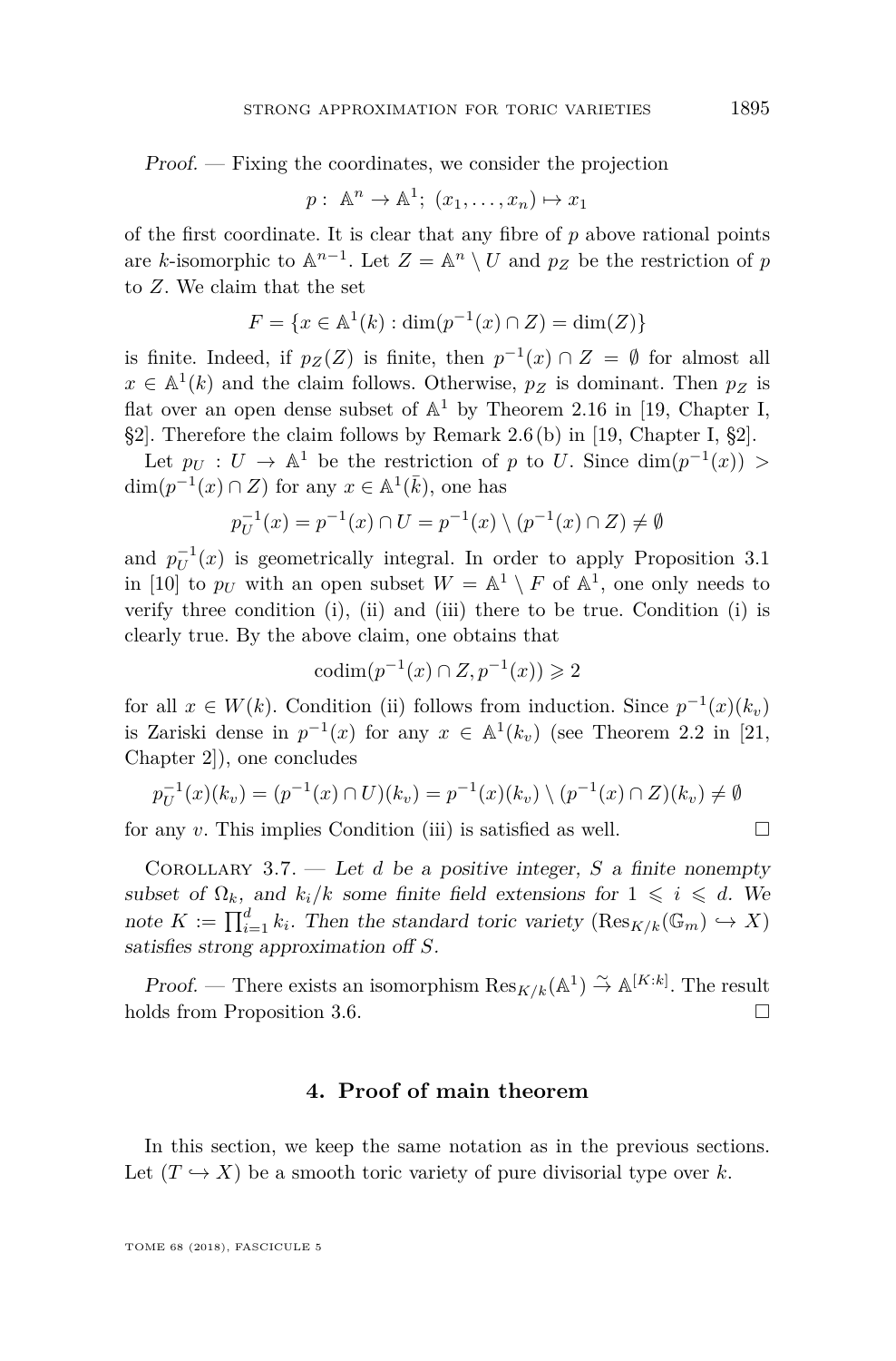- Fix integral models  $\mathbf{X}, \mathbf{T}, \mathbf{C}_i, \mathbf{U}_i$  of  $X, T, C_i, U_i$  in [\(2.1\)](#page-10-1) and  $\mathbf{V}_i$ of  $V_i$  in Lemma [2.9](#page-11-1) and **V** of V in Proposition [2.10](#page-12-0) over  $O_{k,S}$  for a finite subset  $S \supset \infty_k$  in  $\Omega_k$  with  $1 \leq i \leq d$  respectively.
- Fix integral models  $\sigma(\mathbf{Z}_i)$  of  $\sigma(Z_i)$  in [\(2.3\)](#page-10-2) and  $\mathbf{T}_{\sigma}$  of  $T_{\sigma}$  in [\(2.7\)](#page-11-2) over  $O_{\sigma(k_i),S}$  for a finite subset  $S \supset \infty_k$  in  $\Omega_k$  with  $1 \leq i \leq d$  and  $\sigma \in \Upsilon_i$ , where  $\Upsilon_i$  is the set of all *k*-embedding of  $k_i$  into  $\overline{k}$  and  $O_{\sigma(k_i)}$  *s* is the integral closures of  $O_{k_i}$  inside  $\sigma(k_i)$ .

<span id="page-18-0"></span>One can always enlarge *S* so that

(i) The action  $m_X$  of  $T$  on  $X$  as toric variety extends to

$$
m_T:\mathbf{T}\times_{O_{k,S}}\mathbf{X}\rightarrow\mathbf{X}
$$

as an action of group scheme.

<span id="page-18-2"></span>(ii) For  $1 \leq i \leq d$ , the open immersion  $U_i \subseteq X$  in [\(2.1\)](#page-10-1) can be extended to an open immersion  $\mathbf{U}_i \subseteq \mathbf{X}$  over  $O_{k,S}$ . One obtains  $\cup_{i=1}^d \mathbf{U}_i$  is an open subset of **X**. Since both  $\cup_{i=1}^{d}$ **U**<sub>*i*</sub> and **X** are integral models of *X* over  $O_{k,S}$ . By enlarging *S*, one concludes that  ${\{\mathbf{U}_i\}}_{i=1}^d$  is an open covering of **X**. Moreover, **U***<sup>i</sup>* is covered by

$$
\mathbf{T} \overset{g_i}{\longrightarrow} \mathbf{U}_i \overset{h_i}{\longleftarrow} \mathbf{C}_i
$$

over  $O_{k,S}$ , where  $g_i$  is an open immersion and  $h_i$  is the complement of  $g_i$ , which is a closed immersion. Moreover,  $\mathbf{C}_i$  is smooth over  $O_{k,S}$  for  $1 \leqslant i \leqslant d$ .

<span id="page-18-1"></span>(iii) The morphism  $\rho$  in Proposition [2.10](#page-12-0) extends to  $\rho : \mathbf{V} \to \mathbf{X}$  and

$$
\left\{\prod_{1\leqslant j\leqslant i-1}\operatorname{Res}_{O_{k_j,S}/O_{k,S}}(\mathbb{G}_{m})\times_{O_{k,S}}\mathbf{V}_{i}\times_{O_{k,S}}\prod_{i+1\leqslant j\leqslant d}\operatorname{Res}_{O_{k_j,S}/O_{k,S}}(\mathbb{G}_{m})\right\}_{1\leqslant i\leqslant d}
$$

is an open covering of **V**.

<span id="page-18-4"></span>(iv) Both morphism  $\rho_{\sigma}$  in [\(2.6\)](#page-11-0) and morphism  $\phi_{\sigma}$  in [\(2.7\)](#page-11-2) extend to

 $\varrho_{\sigma}: \mathbb{A}^1_{O_{\sigma(k_i),S}} \to \sigma(\mathbf{Z}_i) \text{ and } \phi_{\sigma}: \sigma(\mathbf{Z}_i) \to \mathbf{T}_{\sigma}$ 

over  $O_{\sigma(k_i)}$  *s* for all  $\sigma \in \Upsilon_i$  and  $1 \leq i \leq d$ . Moreover, the exact sequence in [\(2.5\)](#page-10-3) extends to

$$
1\to \mathbb{G}_{m,O_{\sigma(k_i),S}}\to \mathbf{T}\to \mathbf{T}_\sigma\to 1
$$

over  $O_{\sigma(k_i),S}$  and  $Im(\varrho_{\sigma}) = \phi_{\sigma}^{-1}(1_{\mathbf{T}_{\sigma}})$  over  $O_{\sigma(k_i),S}$  for  $1 \leq i \leq d$ and all  $\sigma \in \Upsilon_i$ .

<span id="page-18-3"></span>Let  $O_{\bar{k},S}$  be the integral closure of  $O_{k,S}$  inside  $\bar{k}$ .

 $(v)$   $\mathbf{C}_i \times_{O_{k,S}} O_{\bar{k},S} = \coprod_{\sigma \in \Upsilon_i} ((\sigma(\mathbf{Z}_i) \setminus \mathbf{T}) \times_{O_{\sigma(k_i),S}} O_{\bar{k},S})$  and  $(\sigma(\mathbf{Z}_i) \setminus \mathbf{Z}_j)$ **T**)  $\times$   $O_{\sigma(k_i),S}$   $O_{\bar{k},S}$  is integral for  $1 \leq i \leq d$ .

 $\overline{\phantom{a}}$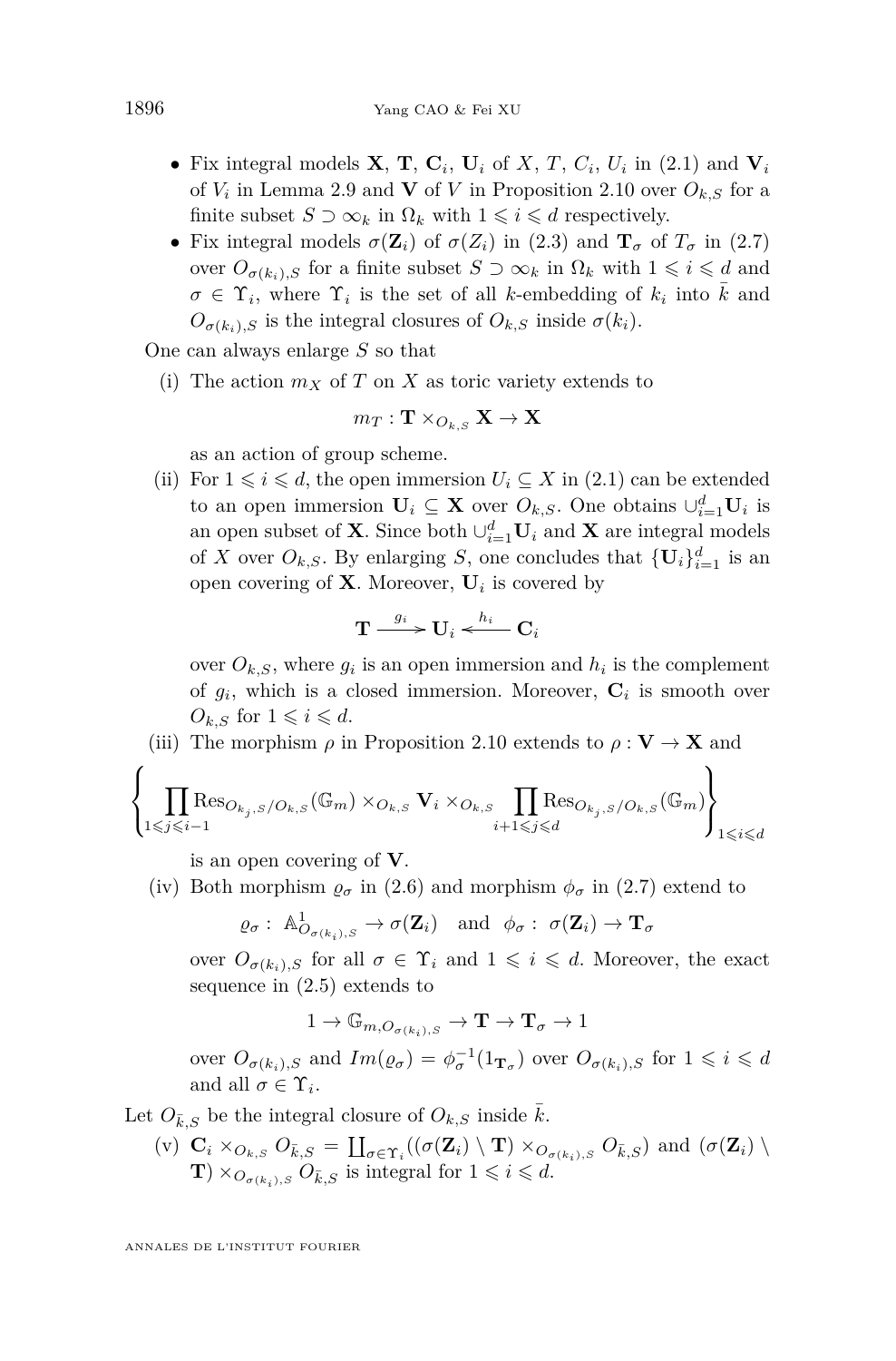<span id="page-19-1"></span>(vi) The morphism  $\rho_i$  in Lemma [2.9](#page-11-1) extends to the following commutative diagram



over  $O_{k,S}$  and  $\{\text{Spec}(O_{\bar{k},S}[x_{\sigma}, x_{\tau}, x_{\tau}^{-1}]_{\tau \in \Upsilon_i, \tau \neq \sigma})\}_{\sigma \in \Upsilon_i}$  is an open covering of  $\mathbf{V}_i \times_{O_{k,S}} O_{\bar{k},S}$  for  $1 \leqslant i \leqslant d$ .

The following proposition is crucial for proving our main theorem.

<span id="page-19-0"></span>PROPOSITION  $4.1.$  — With notation as above, one has

$$
\mathbf{X}(O_v) \cap T(k_v) = \mathbf{T}(O_v) \cdot \rho(\mathbf{V}(O_v) \cap T_0(k_v)) \subseteq X(k_v)
$$

for all  $v \notin S$ , where  $T_0 = \prod_{i=1}^d \text{Res}_{k_i/k}(\mathbb{G}_m)$ .

Proof. — By the above conditions [\(i\)](#page-18-0) and [\(iii\)](#page-18-1), one only needs to prove

 $\mathbf{X}(O_v) \cap T(k_v) \subseteq \mathbf{T}(O_v) \cdot \rho(\mathbf{V}(O_v) \cap T_0(k_v)).$ 

Let  $T_i = \text{Res}_{k_i/k}(\mathbb{G}_m)$  for  $1 \leq i \leq d$ . Since

$$
\rho_i(\mathbf{V}_i(O_v) \cap T_i(k_v)) \subseteq \rho(\mathbf{V}(O_v) \cap T_0(k_v))
$$

by the above condition [\(iii\)](#page-18-1) and [\(vi\)](#page-19-1), it is sufficient to show that

 $\mathbf{U}_i(O_v) \cap T(k_v) \subseteq \mathbf{T}(O_v) \cdot \rho_i(\mathbf{V}_i(O_v) \cap T_i(k_v))$ 

for each  $1 \leq i \leq d$  by the above condition [\(ii\)](#page-18-2).

Let  $\alpha \in (\mathbf{U}_i(O_v) \cap T(k_v)) \setminus \mathbf{T}(O_v)$ . Since  $\alpha$  is a section

 $\alpha$  :  $Spec(O_v) \to \mathbf{U}_i \times_{O_{k}} O_v$ 

the closed point  $m_v$  of  $Spec(O_v)$  under  $\alpha$  maps to  $\mathbf{C}_i \times_{O_{k,S}} O_v$  by the above condition [\(ii\)](#page-18-2). Since  $\mathbf{C}_i \times_{O_{k,S}} O_v$  is smooth over  $O_v$ , there is a section

 $\beta$  :  $\operatorname{Spec}(O_v) \to \mathbf{C}_i \times_{O_{k,S}} O_v$ 

such that  $\beta(m_v) = \alpha(m_v)$ .

Fix a prime  $w$  in  $k$  above  $v$ . Extending the condition  $(v)$  to the ring of integers  $O_{\bar{k}_w}$  of  $\bar{k}_w$ , one obtains  $\sigma_\alpha \in \Upsilon_i$  such that  $(\sigma_\alpha(\mathbf{Z}_i) \setminus \mathbf{T}) \times_{O_{\sigma_\alpha(k_i)}}$  $O_{\bar{k}_w}$  is the unique connected component containing *β*. This implies that  $\text{Gal}(\bar{k}_w/k_v)$  acts on  $(\sigma_\alpha(\mathbf{Z}_i) \setminus \mathbf{T}) \times_{O_{\sigma_\alpha(k_i)}} O_{\bar{k}_w}$  stably. Therefore  $\sigma_\alpha(\mathbf{Z}_i)$ is defined over  $O_v$  by Galois descent and  $\sigma_\alpha(D_i)$  is defined over  $k_v$ . On one hand, the Galois group  $Gal(\overline{k}/k)$  acts on  $\{\sigma(D_i)\}_{\sigma \in \Upsilon_i}$  transitively and the stabilizer of  $\sigma_{\alpha}(D_i)$  is  $Gal(\bar{k}/\sigma_{\alpha}(k_i))$ . On the other hand, the closed subgroup Gal( $k_w/k_v$ ) acts trivially on  $\sigma_\alpha(D_i)$ . One concludes that  $\sigma_\alpha(k_i) \subseteq$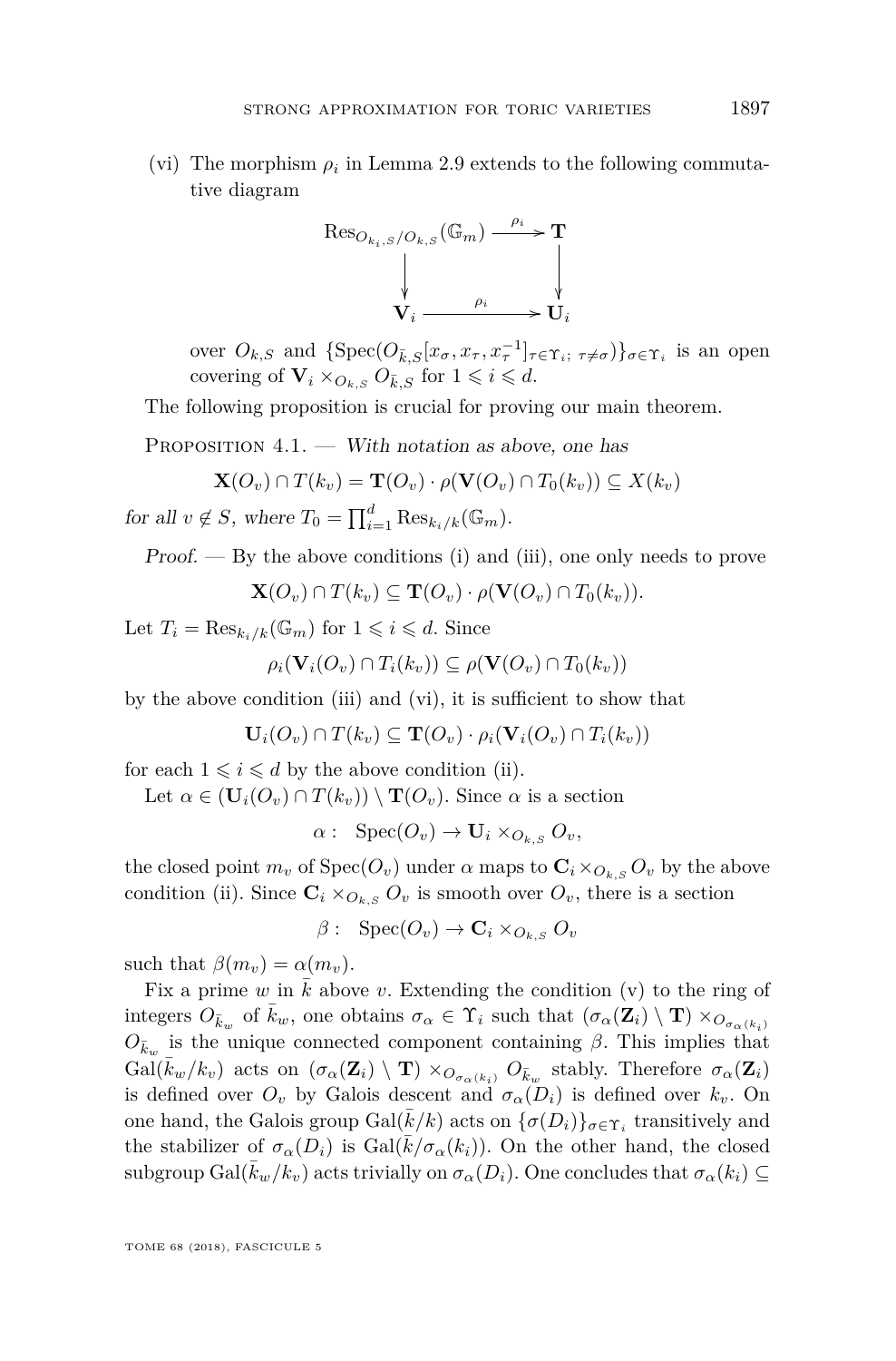$k_v$  and  $O_{\sigma(k_i),S} \subset O_v$ . Therefore all morphisms in the condition [\(iv\)](#page-18-4) can be extended to  $O_v$ .

Since  $H_{et}^1(O_v, \mathbb{G}_m) = 0$ , one concludes that the homomorphism

$$
\phi_{\sigma_{\alpha}}:\; {\bf T}(O_v)\to {\bf T}_{\sigma_{\alpha}}(O_v)
$$

is surjective by the above condition [\(iv\)](#page-18-4). There is  $t \in \mathbf{T}(O_v)$  such that

$$
t \cdot \alpha \in \phi_{\sigma_\alpha}^{-1}(1) = Im(\varrho_{\sigma_\alpha})
$$

over  $O_v$  by the above condition [\(iv\)](#page-18-4). This implies that there is  $\gamma \in$  $\mathbb{A}_{O_v}^1(O_v) = O_v$  such that  $\varrho_{\sigma_\alpha}(\gamma) = t \cdot \alpha$ . Since  $\alpha \in T(k_v)$ , one has that  $\gamma \neq 0$ . Define

$$
\delta = (\delta_{\sigma})_{\sigma \in \Upsilon_i} \in \mathbf{V}_i(O_{\bar{k}_v}) \subseteq \prod_{\sigma \in \Upsilon_i} O_{\bar{k}_v}
$$

as follows

$$
\delta_{\sigma} = \begin{cases} \gamma & \text{if } \sigma = \sigma_{\alpha}, \\ 1 & \text{otherwise.} \end{cases}
$$

Since Gal( $\bar{k}_v/k_v$ ) acts on  $\Upsilon_i$  but fixes  $\sigma_\alpha$ , one has  $\delta \in \mathbf{V}_i(O_v) \cap T_i(k_v)$  by the above condition [\(vi\)](#page-19-1) and Galois descent. Therefore

$$
\rho_i(\delta) = \varrho_{\sigma_\alpha}(\gamma) = \alpha \cdot t
$$

as desired by the formula  $(2.8)$ .

The following local approximation enables us to consider  $\mathbf{X}(O_v) \cap T(k_v)$ instead of  $\mathbf{X}(O_v)$ .

<span id="page-20-0"></span>PROPOSITION 4.2. — Let  $(T \hookrightarrow X)$  be a smooth toric variety over  $k_v$ with  $v \in \Omega_k$ . If  $x \in X(k_v) \setminus T(k_v)$ , then there is  $y \in T(k_v)$  such that *y* is as close to *x* as required and

$$
inv_v(\xi(x)) = inv_v(\xi(y))
$$

for all  $\xi \in \text{Br}_1(X)$ .

 $Proof.$  — By Corollary [2.3,](#page-5-0) there is an open affine smooth toric subvariety *M* of *X* such that  $x \in M(k_v)$ . By Proposition [2.4,](#page-6-0) there are finite extensions  $E_i/k_v$  such that

$$
\prod_i \mathrm{Res}_{E_i/k_v}(\mathbb{G}_m) \hookrightarrow \prod_i \mathrm{Res}_{E_i/k_v}(\mathbb{A}^1)
$$

is a closed toric subvariety of  $(T \hookrightarrow M)$  and the quotient homomorphism

$$
\phi: T \to T_1 \quad \text{with} \quad T_1 = T / \left( \prod_i \text{Res}_{E_i/k_v}(\mathbb{G}_m) \right)
$$

can be extended to  $\phi : M \to T_1$  and  $\phi^{-1}(1) = \prod_i \text{Res}_{E_i/k_v}(\mathbb{A}^1)$ .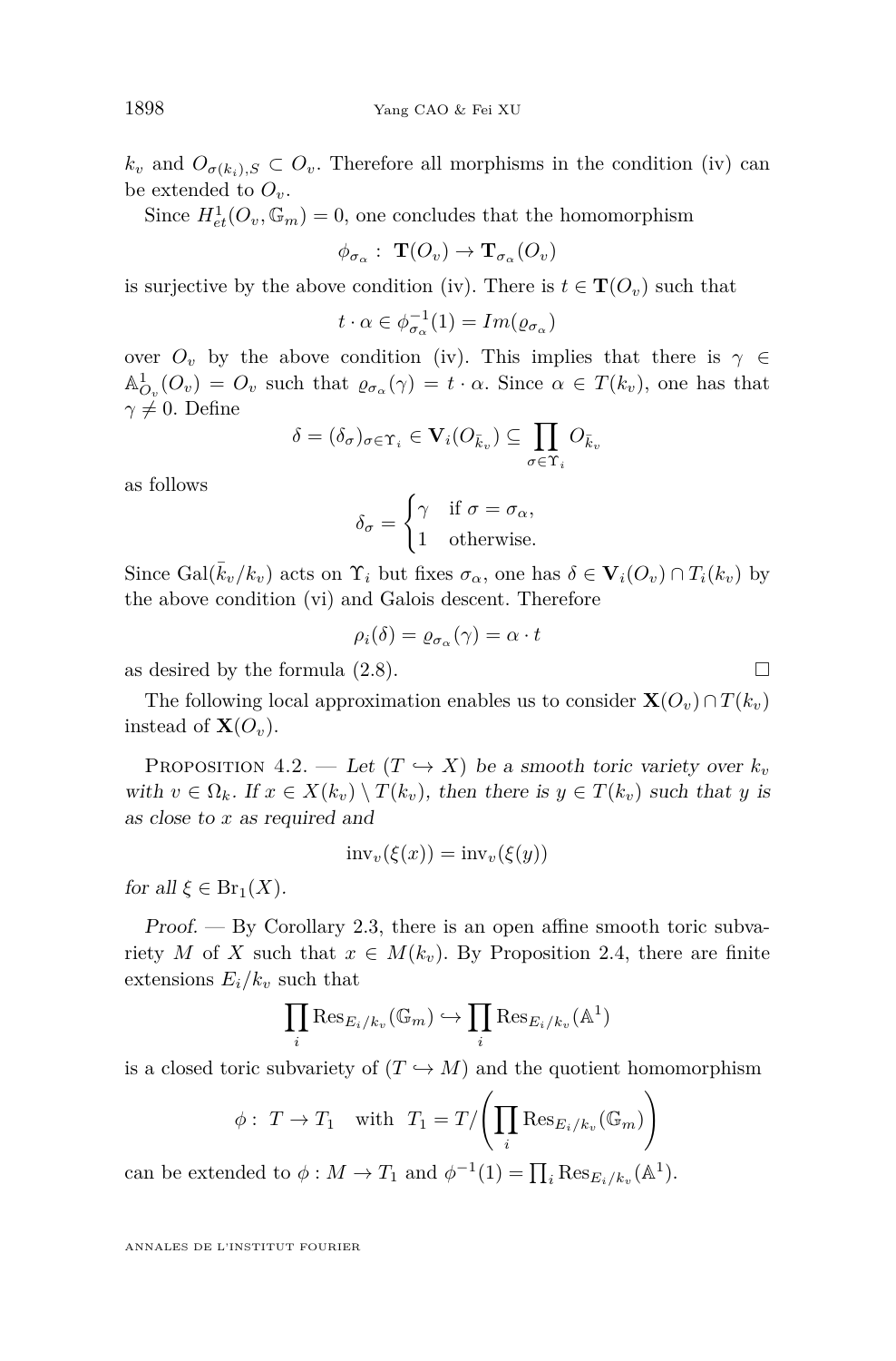By Shapiro's Lemma and Hilbert 90, one has the map  $T(k_v) \xrightarrow{\phi} T_1(k_v)$ is surjective. There is  $\alpha \in T(k_v)$  such that  $\phi(x) = \phi(\alpha)$ . Since  $\phi$  is Tequivariant, this implies that

$$
\alpha^{-1}x \in (\phi^{-1}(1))(k_v) = \prod_i E_i.
$$

Choose  $z' \in \prod_i E_i^{\times}$  close to  $\alpha^{-1}x$  such that  $y = \alpha \cdot z'$  is as close to *x* as required.

For any  $\xi \in \text{Br}_1(X)$ , there are  $\eta \in \text{Br}_1(T_1)$  such that

$$
\phi^*(\eta)=\xi
$$

by  $Br_1(X) \hookrightarrow Br_1(M) \stackrel{\sim}{\leftarrow} Br_1(T_1)$  and Proposition [2.4.](#page-6-0) Since  $\phi(x) =$  $\phi(\alpha) = \phi(\alpha z') = \phi(y)$ , one has

$$
inv_{v}(\eta(\phi(x))) = inv_{v}(\eta(\phi(y))).
$$

By functoriality, this implies

$$
inv_{v}(\phi^*(\eta)(x)) = inv_{v}(\phi^*(\eta)(y)).
$$

Since

$$
inv_{v}(\phi^{*}(\eta)(x)) = inv_{v}(\xi(x)) \text{ and } inv_{v}(\phi^{*}(\eta)(y)) = inv_{v}(\xi(y)),
$$

one obtains the result as desired.

<span id="page-21-0"></span>PROPOSITION  $4.3.$  — If *X* is a smooth toric variety of pure divisorial type, then *X* satisfies strong approximation with Brauer–Manin obstruction of  $\infty_k$ .

Proof. — For any non-empty open subset  $\Xi \subseteq X(\mathbf{A}_k)^{Br_1 X}$ , there are a sufficiently large finite subset  $S_1$  of  $\Omega_k$  containing *S* and an open subset  $W = \prod_{v \in \Omega_k} W_v$  of  $X(\mathbf{A}_k)$  such that

$$
\emptyset \neq W \cap X(\mathbf{A}_k)^{\mathrm{Br}_1 X} \subseteq \Xi,
$$

and  $W_v = \mathbf{X}(O_v)$  for all  $v \notin S_1$ .

Let  $(x_v)_{v \in \Omega_k} \in W \cap X(\mathbf{A}_k)^{Br_1 X}$ . By Proposition [4.2,](#page-20-0) one can assume that  $x_v \in T(k_v)$  for all  $v \in \Omega_k$ . Then

$$
x_v \in W_v \cap T(k_v) = \mathbf{X}(O_v) \cap T(k_v) = \mathbf{T}(O_v) \cdot \rho(\mathbf{V}(O_v) \cap T_0(k_v))
$$

for  $v \notin S_1$  by Proposition [4.1,](#page-19-0) where  $T_0 = \prod_{i=1}^d \text{Res}_{k_i/k}(\mathbb{G}_m)$ . Let

$$
t_v \in \mathbf{T}(O_v) \quad \text{and} \quad \beta_v \in \mathbf{V}(O_v) \cap T_0(k_v)
$$

such that  $x_v = t_v \cdot \rho(\beta_v)$  for all  $v \notin S_1$  and  $t_v = x_v$  for  $v \in S_1$ . Then  $(t_v)_{v \in \Omega_k} \in T(\mathbf{A}_k).$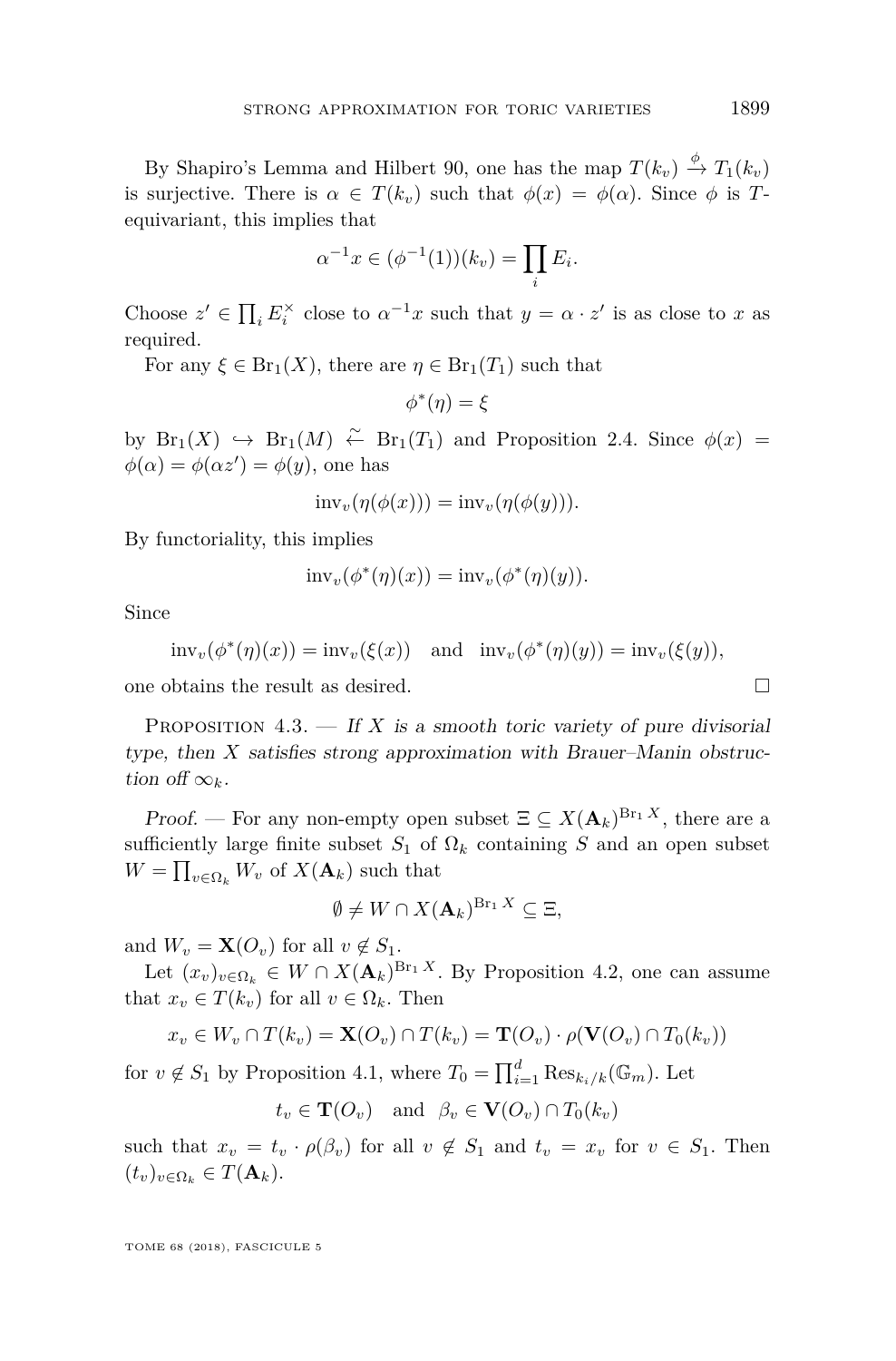Since  $t_v$  induces a morphism  $X \times_k k_v \to X \times_k k_v$  for all  $v \in \Omega_k$ , one has

$$
inv_{v}(\xi(x_{v})) = inv_{v}(\xi(t_{v} \cdot \rho(\beta_{v}))) = inv_{v}((\rho^{*}t^{*}\xi)(\beta_{v}))
$$

and

$$
inv_v(\xi(t_v)) = inv_v((\rho^* t^* \xi)(1_{T_0}))
$$

for all  $\xi \in Br_1(X)$ . By the purity of Brauer groups (see [\[16,](#page-30-9) Part III, Theorem 6.1]), one has  $Br_1(V \times_k k_v) = Br(k_v)$ . Therefore  $inv_v(\xi(x_v)) =$  $inv_{v}(\xi(t_{v}))$  for all  $v \in \Omega_{k}$ .

By Proposition [2.11](#page-12-1) and Proposition [3.4](#page-15-0) or Remark [3.5](#page-16-1) with  $III^1(T_0) =$ 0, there are  $t \in T(k)$  and  $y_A \in T_0(\mathbf{A}_k)$  such that

$$
t\rho(y_{\mathbf{A}}) \in \left(\prod_{v \in \infty_k} T(k_v) \times \prod_{v \in S_1 \setminus \infty_k} (W_v \cap T(k_v)) \times \prod_{v \notin S_1} \mathbf{T}(O_v)\right).
$$

Therefore the open subset of  $V(\mathbf{A}_k)$ 

$$
\rho^{-1}\left(t^{-1}\left(\prod_{v\in\infty_k}X(k_v)\times\prod_{v\not\in\infty_k}W_v\right)\right)
$$

contains  $y_A$  and is not empty. Then there is

$$
y \in V(k) \cap \rho^{-1}\left(t^{-1}\left(\prod_{v \in \infty_k} X(k_v) \times \prod_{v \notin \infty_k} W_v\right)\right)
$$

by Corollary [3.7.](#page-17-0) This implies that

$$
t \cdot \rho(y) \in \left(\prod_{v \in \infty_k} X(k_v) \times \prod_{v \notin \infty_k} W_v \right) \cap X(k)
$$
 as desired.

For general smooth toric varieties, one needs to extend a part of Proposition [2.4](#page-6-0) to integral models.

<span id="page-22-0"></span>LEMMA 4.4. — Suppose an affine smooth toric variety  $(T \hookrightarrow X)$  over  $k_v$  can be extended to an open immersion  $\mathbf{T} \hookrightarrow \mathbf{X}$  over  $O_v$  such that **T** is a torus over  $O_v$  and **X** is an affine scheme of finite type over  $O_v$  for  $v < \infty_k$ . If the base change of the above open immersion fits into a commutative diagram

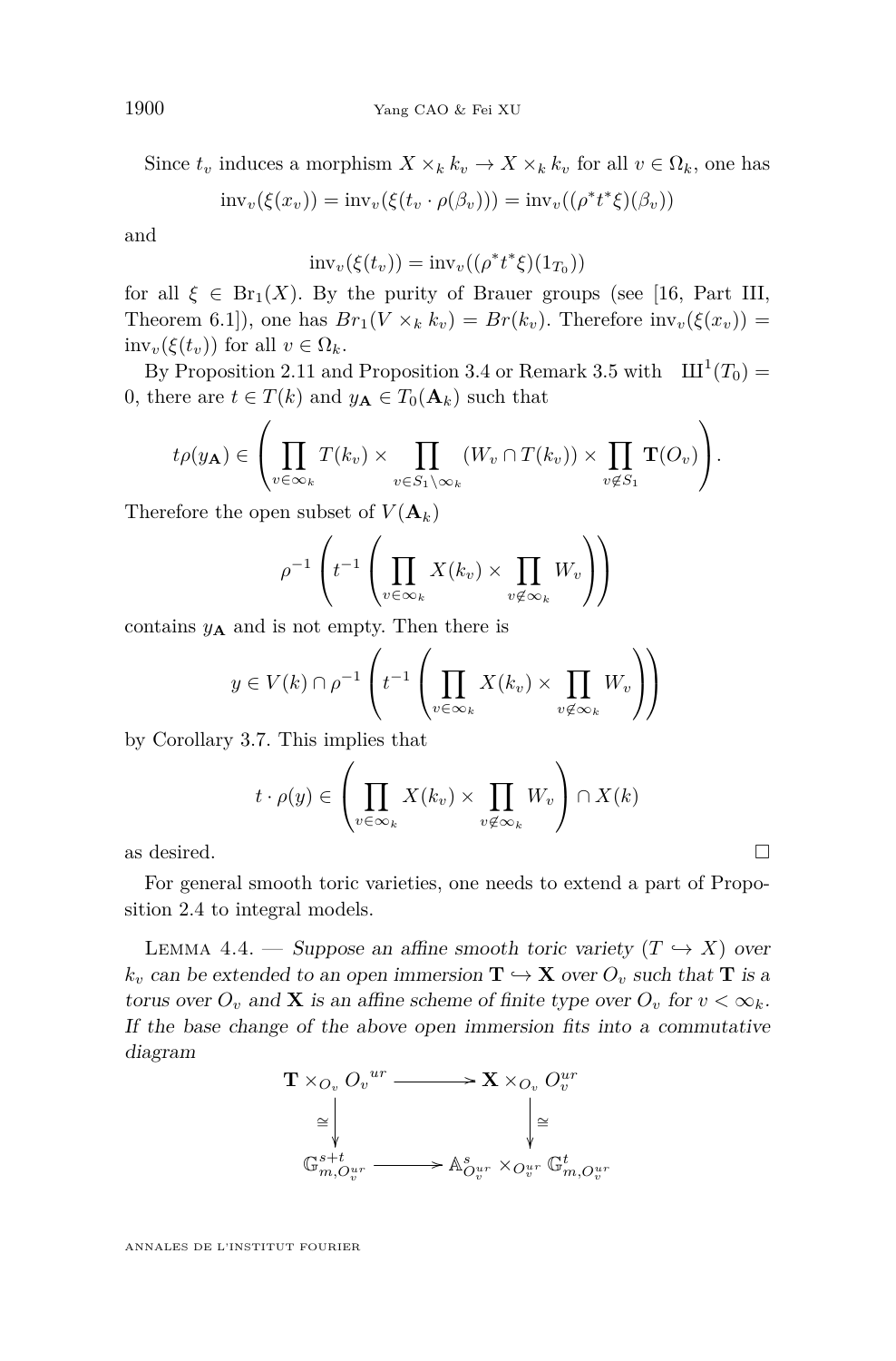over  $O_v^{ur}$ , where  $O_v^{ur}$  is the ring of integers of the maximal unramified extension  $k_v^{ur}$  of  $k_v$  such that the left vertical arrow is an isomorphism of group schemes over  $O_v^{ur}$ , then one has the following commutative diagram

$$
\Pi_{i=1}^{h} \operatorname{Res}_{O_{k_{i}}/O_{v}}(\mathbb{G}_{m,O_{k_{i}}}) \xrightarrow{\iota} \mathbf{T}
$$
\n
$$
\downarrow \qquad \qquad \downarrow
$$
\n
$$
\Pi_{i=1}^{h} \operatorname{Res}_{O_{k_{i}}/O_{v}}(\mathbb{A}_{O_{k_{i}}}^{1}) \xrightarrow{\qquad \qquad \downarrow} \mathbf{X}
$$

where the horizontal arrows are closed immersions and the vertical arrows are open immersions and  $O_{k_i}$ 's are the rings of integers of finite unramified extensions  $k_i/k_v$  for  $1 \leq i \leq h$ . Moreover *ι* is a homomorphism of  $O_v$ -tori and the quotient map  $\phi : \mathbf{T} \to \text{coker}(\iota)$  can be extended to  $\phi : \mathbf{X} \to \text{coker}(\iota)$ such that

$$
\phi^{-1}(1) = \prod_{i=1}^{h} \text{Res}_{O_{k_i}/O_v}(\mathbb{A}_{O_{k_i}}^1)
$$

over  $O_v$ .

Proof. — Since

$$
\mathrm{Pic}(\mathbf{X}\times_{O_v} O_v^{ur})=\mathrm{Pic}(\mathbb{A}^s_{O_v^{ur}}\times_{O_v^{ur}}\mathbb{G}^t_{m,O_v^{ur}})=0,
$$

one has the following short exact sequence

$$
\begin{aligned} 1 \rightarrow O_v^{ur}[\mathbf{X}]^\times/O_v^{ur\times} &\stackrel{\phi^*}{\longrightarrow} O_v^{ur}[\mathbf{T}]^\times/O_v^{ur\times} \\ &\stackrel{\iota^*}{\longrightarrow} \mathrm{Div}_{(\mathbf{X}\times_{O_v}O_v^{ur})\backslash (\mathbf{T}\times_{O_v}O_v^{ur})}(\mathbf{X}\times_{O_v}O_v^{ur}) \rightarrow 1 \end{aligned}
$$

of  $Gal(k_v^u)'(k_v)$ -module by sending  $f \mapsto \text{div}_{(\mathbf{X} \times_{O_v} O_v^{ur}) \setminus (\mathbf{T} \times_{O_v} O_v^{ur})}(f)$  for any  $f \in O_v^{ur}[\mathbf{T}]^{\times}$ . By Theorem 1.2 and Theorem 3.1 in [\[14,](#page-29-9) Exposé VIII], one obtains an exact sequence of affine group schemes

$$
1 \to \prod_{i=1}^h \text{Res}_{O_{k_i}/O_v}(\mathbb{G}_{m,O_{k_i}}) \stackrel{\iota}{\to} \mathbf{T} \stackrel{\phi}{\to} \text{coker}(\iota) \to 1
$$

over  $O_v$  where  $O_{k_i}$ 's are the rings of integers of the finite unramified extensions  $k_i/k_v$  for  $1 \leq i \leq h$ , and where  $\text{coker}(\iota)$  is a torus over  $O_v$  with

$$
\mathrm{Hom}_{Q_v^{ur}}(\mathrm{coker}(\iota)\times_{O_v} O_v^{ur}, \mathbb{G}_{m,O_v^{ur}}) = O_v^{ur}[\mathbf{X}]^\times/O_v^{ur\times}
$$

as  $Gal(k_v^{ur}/k_v)$ -module. Let

$$
\mathbf{B}=\{f\in O_v^{ur}[\mathbf{X}]^\times\,|\,f(1_{\mathbf{T}})=1\}
$$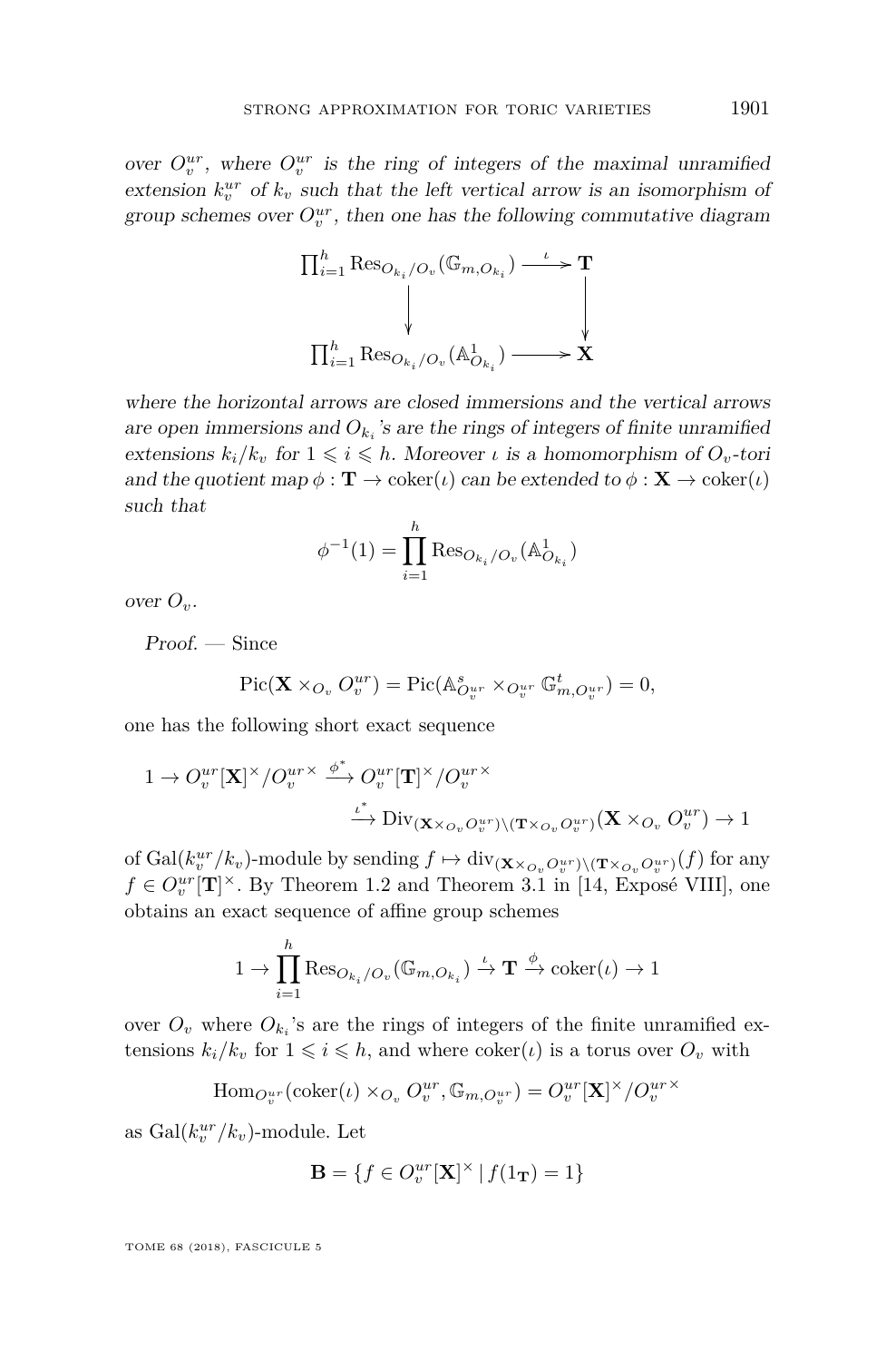which is stable under the action of  $Gal(k_v^{ur}/k_v)$ . Then  $O_v^{ur}[\mathbf{X}]^{\times} = O_v^{ur \times} \oplus \mathbf{B}$ as  $Gal(k_v^{ur}/k_v)$ -module and

 $coker(\iota) \times_{O_v} O_v^{ur} \cong \text{Spec}(O_v^{ur}[\mathbf{B}])$  induced by  $\mathbf{B} \cong O_v^{ur}[\mathbf{X}]^\times/O_v^{ur}$ 

is compatible with  $Gal(k_v^{ur}/k_v)$ -action by Theorem 1.2 in [\[14,](#page-29-9) Exposé VIII]. Moreover, the natural inclusion of  $O_v^{ur}$ -algebras  $O_v^{ur}[\mathbf{B}] \subseteq O_v^{ur}[\mathbf{X}]$  which is also compatible with  $Gal(k_v^{ur}/k_v)$ -action gives the extension  $\mathbf{X} \xrightarrow{\phi} \text{coker}(\iota)$ of  $\mathbf{T} \xrightarrow{\phi} \text{coker}(\iota)$  over  $O_{v}$ .

Write

$$
\mathbf{T} \times_{O_v} O_v^{ur} = \text{Spec}(O_v^{ur}[x_1, x_1^{-1}, \dots, x_s, x_s^{-1}, y_1, y_1^{-1}, \dots, y_t, y_t^{-1}])
$$

and

$$
\mathbf{X} \times_{O_v} O_v^{ur} = \text{Spec}(O_v^{ur}[x_1, \dots, x_s, y_1, y_1^{-1}, \dots, y_t, y_t^{-1}])
$$

such that  $x_i(1_T) = y_j(1_T) = 1$  for  $1 \leq i \leq s$  and  $1 \leq j \leq t$  by the given diagram. Then

$$
coker(\iota) \times_{O_v} O_v^{ur} = Spec(O_v^{ur}[y_1, y_1^{-1}, \dots, y_t, y_t^{-1}])
$$

and

$$
\phi^{ur} = \phi \times_{O_v} O_v^{ur} : \mathbf{X} \times_{O_v} O_v^{ur} \to \mathrm{coker}(t) \times_{O_v} O_v^{ur}
$$

is the projection and

$$
\phi^{-1}(1) \times_{O_v} O_v^{ur} = (\phi^{ur})^{-1}(1) = \operatorname{Spec}(O_v^{ur}[x_1, \dots, x_s]).
$$

Since

$$
\mathrm{div}_{(\mathbf{X}\times_{O_v}O_v^{ur})\setminus(\mathbf{T}\times_{O_v}O_v^{ur})}(x_i)=\mathrm{div}_{\mathbf{X}\times_{O_v}O_v^{ur}}(x_i)
$$

and the action of  $Gal(k_v^{ur}/k_v)$  on  $\{\text{div}_{\mathbf{X}\times_{O_v}O_v^{ur}}(x_i)\}_{i=1}^s$  is same as the action on the coordinates  $\{x_i\}_{i=1}^s$  by smoothness of  $\mathbf{X} \times_{O_v} O_v^{ur}$  and the normalization of  $x_i$  for  $1 \leq i \leq s$ , one concludes that

 $\phi^{-1}(1) = \prod^h$  $\prod_{i=1}$   $\text{Res}_{O_{k_i}/O_v}(\mathbb{A}_{O_{k_i}}^1)$ as required.  $\Box$ 

<span id="page-24-0"></span>THEOREM  $4.5.$  — Any smooth toric variety satisfies strong approximation with Brauer–Manin obstruction of  $\infty_k$ .

Proof. — Let  $(T \hookrightarrow X)$  be a smooth toric variety over *k* and  $\mathfrak{F}$  be the set of all open affine toric sub-varieties over  $\bar{k}$ . Since there are only finitely many  $T(\bar{k})$ -orbits in  $X(\bar{k})$ , one gets  $\mathfrak{F}$  is finite. Moreover if *A* and *B* are in  $\mathfrak{F}$ , then  $A \cap B \in \mathfrak{F}$  and  $\sigma(A) \in \mathfrak{F}$  for any  $\sigma \in \Gamma_k$  by the separateness of X over *k*. Let  $k'/k$  be a finite Galois extension such that  $T \times_k k' \cong \mathbb{G}_m^n$  and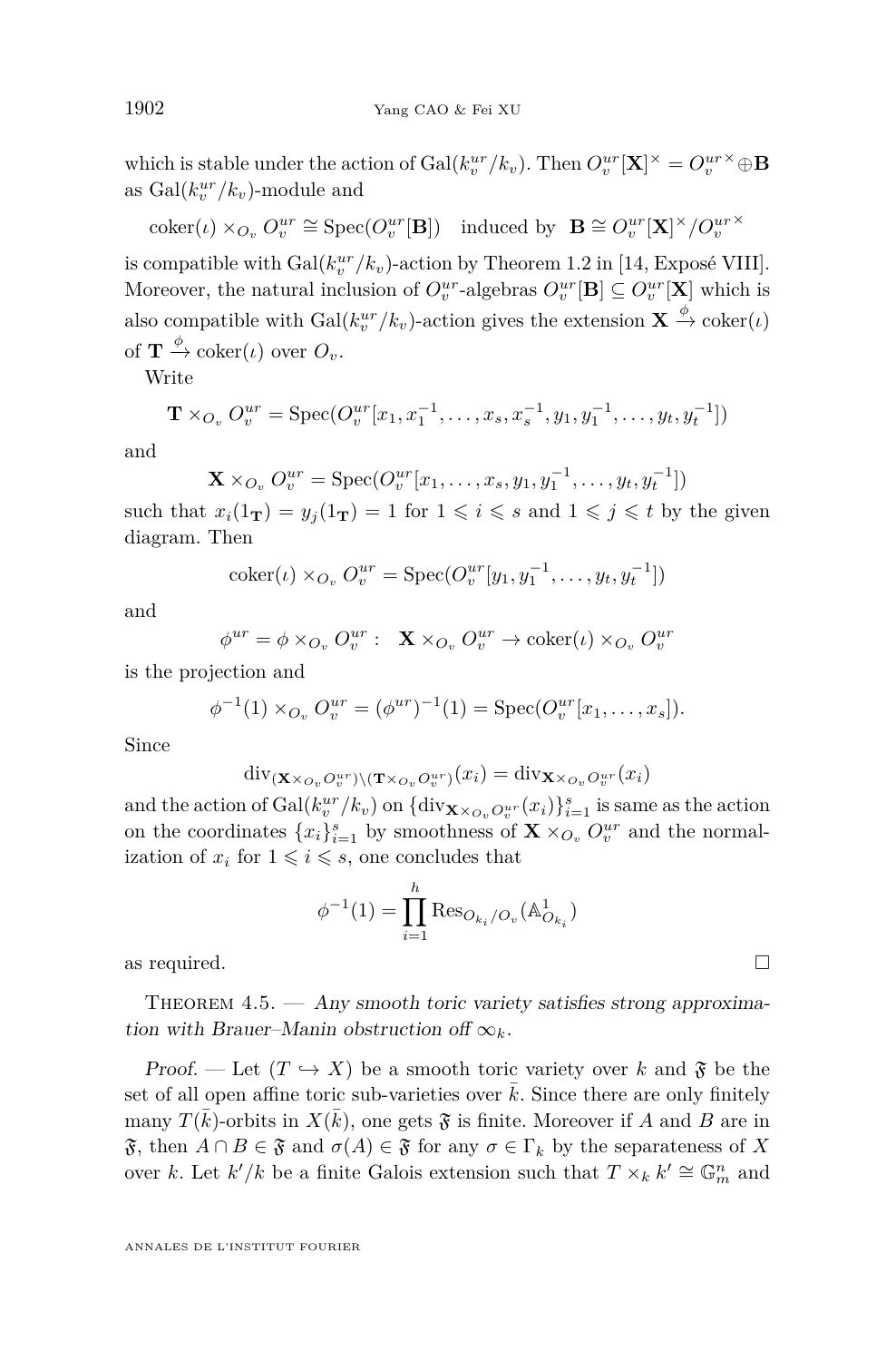*U* is defined over *k*' and  $U \cong \mathbb{A}^{s_U} \times \mathbb{G}_m^{t_U}$  with non-negative integers  $s_U$  and  $t_U$  over  $k'$  for all  $U \in \mathfrak{F}$ .

By Proposition [2.6,](#page-8-1) there is a unique open toric subvariety  $Y \subset X$  of pure divisorial type over *k* such that  $dim(X \setminus Y) < dim(T) - 1$ . Let *S* be a finite subset of  $\Omega_k$  containing  $\infty_k$  and **X**, **Y** and **T** be the integral model of *X*, *Y* and *T* over  $O_{k,S}$  respectively such that

- <span id="page-25-1"></span>(1) Every prime  $v \notin S$  is unramified in  $k'/k$ .
- (2) The open immersion  $T \hookrightarrow X$  and the action  $T \times_k X \xrightarrow{m_X} X$  extend to

$$
\mathbf{T} \hookrightarrow \mathbf{X} \quad \text{and} \quad \mathbf{T} \times_{O_{k,S}} \mathbf{X} \xrightarrow{m_{\mathbf{X}}} \mathbf{X}
$$

over  $O_{k,S}$ .

<span id="page-25-2"></span>(3) The open immersion  $T \hookrightarrow Y$  and the action  $T \times_k Y \xrightarrow{m_Y} Y$  extend to

$$
\mathbf{T} \hookrightarrow \mathbf{Y} \quad \text{and} \quad \mathbf{T} \times_{O_{k,S}} \mathbf{Y} \xrightarrow{m_{\mathbf{Y}}} \mathbf{Y}
$$

over  $O_{k,S}$ .

- <span id="page-25-3"></span>(4) The open immersion  $Y \hookrightarrow X$  extends to  $\mathbf{Y} \hookrightarrow \mathbf{X}$  over  $O_{k,S}$ .
- <span id="page-25-0"></span>(5) Let  $\mathfrak{F}$  be the set of an integral model **U** over the integral closure  $O_{k',S}$  of  $O_{k,S}$  in  $k'$  with an open immersion  $\mathbf{U} \hookrightarrow \mathbf{X} \times_{O_{k,S}} O_{k',S}$ over  $O_{k',S}$  which extends  $U \hookrightarrow X \times_k k'$  over  $k'$  for each element  $U \in \mathfrak{F}$  such that

$$
\mathbf{A} \cap \mathbf{B} \in \mathfrak{F} \quad \text{and} \quad \sigma(\mathbf{A}) \in \mathfrak{F}
$$

whenever  $\mathbf{A}, \mathbf{B} \in \mathfrak{F}$  and  $\sigma \in \text{Gal}(k'/k)$ . Moreover

$$
\mathbf{T} \times_{O_{k,S}} O_{k',S} \cong \mathbb{G}_{m,O_{k',S}}^n \quad \text{and} \quad \mathbf{X} \times_{O_{k,S}} O_{k',S} = \bigcup_{\mathbf{U} \in \underline{\mathfrak{F}}} \mathbf{U}
$$

with  $\mathbf{U} \cong \mathbb{A}^{s_U}_{O_{k',S}} \times \mathbb{G}^{t_U}_{m,O_{k',S}}$  over  $O_{k',S}$  for each  $\mathbf{U} \in \underline{\mathfrak{F}}$ .

Let  $W = \prod_{v \in \Omega_k} W_v$  be an open subset of  $X(\mathbf{A}_k)$  and  $S_1$  be a finite subset of  $\Omega_k$  containing *S* such that

$$
(x_v)_{v \in \Omega_k} \in W \cap X(\mathbf{A}_k)^{\operatorname{Br}_a X}
$$
 and  $W_v = \mathbf{X}(O_v)$ 

for all  $v \notin S_1$ .

For  $v \in S_1$ , we can assume that  $x_v \in T(k_v) \cap W_v \subseteq Y(k_v) \cap W_v$  by Proposition [4.2.](#page-20-0)

For  $v \notin S_1$ , we can assume that  $x_v \in \mathbf{T}(O_v)$ . Indeed, since  $x_v \in \mathbf{X}(O_v)$ , there is  $\mathbf{U} \in \underline{\mathfrak{F}}$  in the above condition [\(5\)](#page-25-0) such that  $x_v \in \mathbf{U}(O_{k'_w})$  for a prime  $w|v$  in  $k'$ , where  $O_{k'_w}$  is the ring of integers of  $k'_w$ . By the above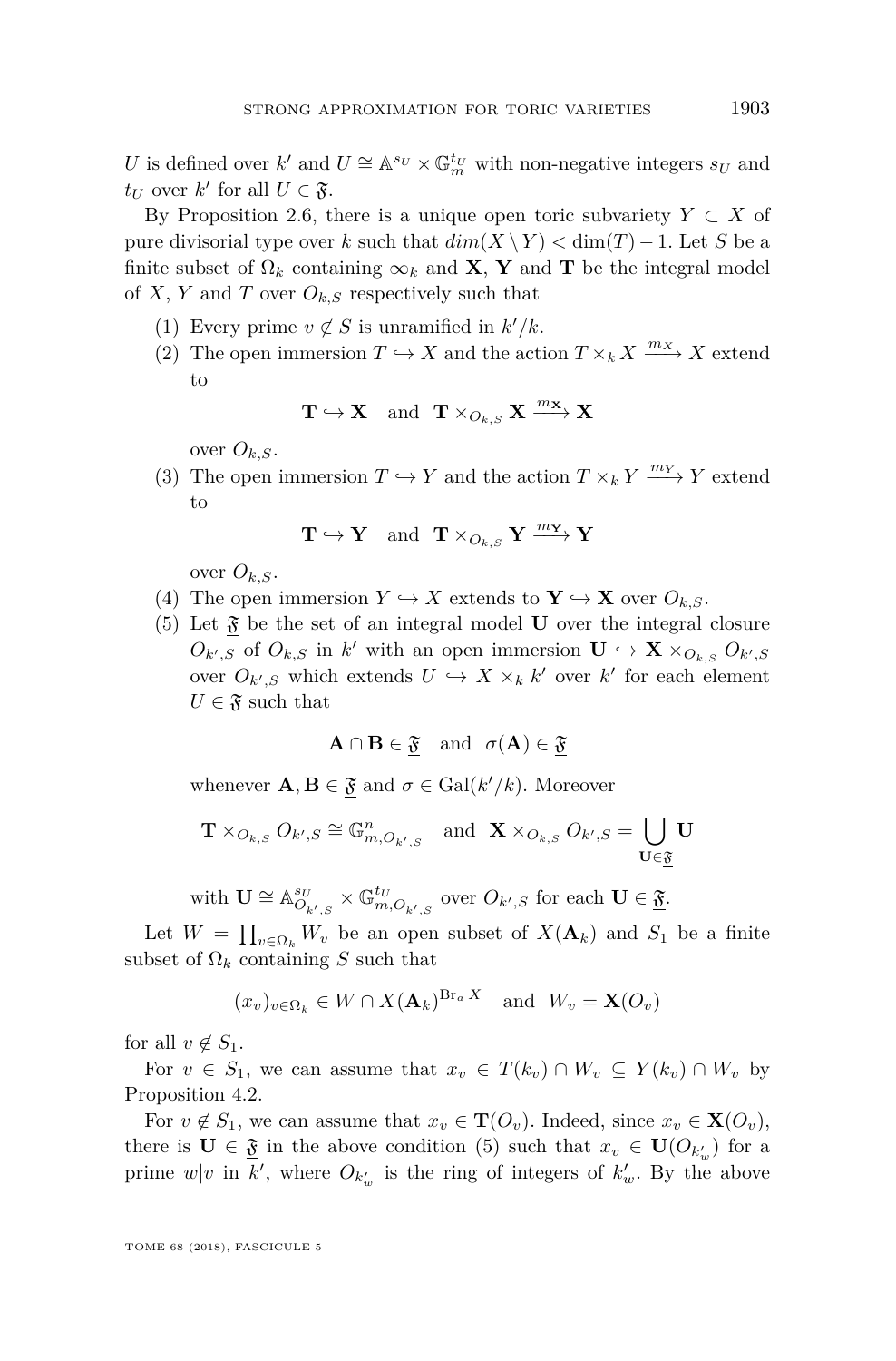condition [\(5\)](#page-25-0)

$$
\bigcap_{\sigma\in\mathrm{Gal}(k'_w/k_v)}\sigma(\mathbf{U})\in\underline{\mathfrak{F}}
$$

and there is an affine scheme  $\mathbf{M}_v$  over  $O_v$  such that

$$
\mathbf{M}_{v} \times_{O_{v}} O_{k'_{w}} = \left(\bigcap_{\sigma \in \mathrm{Gal}(k'_{w}/k_{v})} \sigma(\mathbf{U})\right) \times_{O_{k',S}} O_{k'_{w}}
$$

with  $x_v \in M_v(O_v)$  by Galois descent. Since

$$
\bigcap_{\sigma \in \text{Gal}(k'_w/k_v)} \sigma(\mathbf{U}) \times_{O_{k',S}} k' \in \mathfrak{F}
$$

and every element in  $\mathfrak{F}$  is a smooth affine open toric subvariety of  $X_{\bar{k}}$ , one obtains that  $\mathbf{M}_v \times_{O_v} k_v$  is a smooth affine toric variety. Moreover

$$
(\mathbf{T}_v = \mathbf{T} \times_{O_{k,S}} O_v \hookrightarrow \mathbf{M}_v)
$$
 extends  $(T_v = T \times_k k_v \hookrightarrow \mathbf{M}_v \times_{O_v} k_v)$ .

By the above condition [\(1\)](#page-25-1) and [\(5\)](#page-25-0), one can apply Lemma [4.4](#page-22-0) to obtain a surjective homomorphism of  $O_v$ -tori  $\mathbf{T}_v \stackrel{\phi}{\to} \mathbf{T}_1$  for some  $O_v$ -torus  $\mathbf{T}_1$  such that

$$
\ker(\phi) = \prod_{i=1}^{h} \text{Res}_{O_{k_i}/O_v}(\mathbb{G}_{m,O_{k_i}})
$$

where  $O_{k_i}$ 's are the rings of integers of finite unramified extensions  $k_i/k_v$  for  $1 \leqslant i \leqslant h$ . Moreover, this map  $\phi$  can be extended to a morphism  $\mathbf{M}_v \stackrel{\phi}{\rightarrow} \mathbf{T}_1$ . Since  $H_{et}^1(O_v, \ker(\phi)) = 0$ , one has  $\mathbf{T}_v(O_v) \xrightarrow{\phi} \mathbf{T}_1(O_v)$  is surjective by étale cohomology. If  $x_v \notin \mathbf{T}(O_v)$ , there is  $t_v \in \mathbf{T}_v(O_v)$  such that  $\phi(x_v) = \phi(t_v)$ . By Proposition [2.4](#page-6-0) or the proof of Proposition [4.2,](#page-20-0) one has

$$
inv_{v}(\xi(x_{v})) = inv_{v}(\xi(t_{v}))
$$

for all  $\xi \in \text{Br}_1(X)$ . Therefore one can replace  $x_v$  with  $t_v$  if necessary.

Therefore one can assume

$$
(x_v)_{v \in \Omega_k} \in \left[ \prod_{v \in S_1} (W_v \cap Y(k_v)) \times \prod_{v \notin S_1} \mathbf{Y}(O_v) \right] \cap Y(\mathbf{A}_k)^{\mathrm{Br}_a(Y)}
$$

by the above condition [\(3\)](#page-25-2) and  $Br_a(X) \cong Br_a(Y)$  induced by open immer-sion. By Proposition [4.3,](#page-21-0) there is  $y \in Y(k) \subseteq X(k)$  such that

$$
y \in \prod_{v \in S_1} (W_v \cap Y(k_v)) \times \prod_{v \notin S_1} \mathbf{Y}(O_v) \subseteq \prod_{v \in \infty} X(k_v) \times \prod_{v \notin \infty_k} W_v
$$

by the above condition [\(4\)](#page-25-3) as desired.  $\square$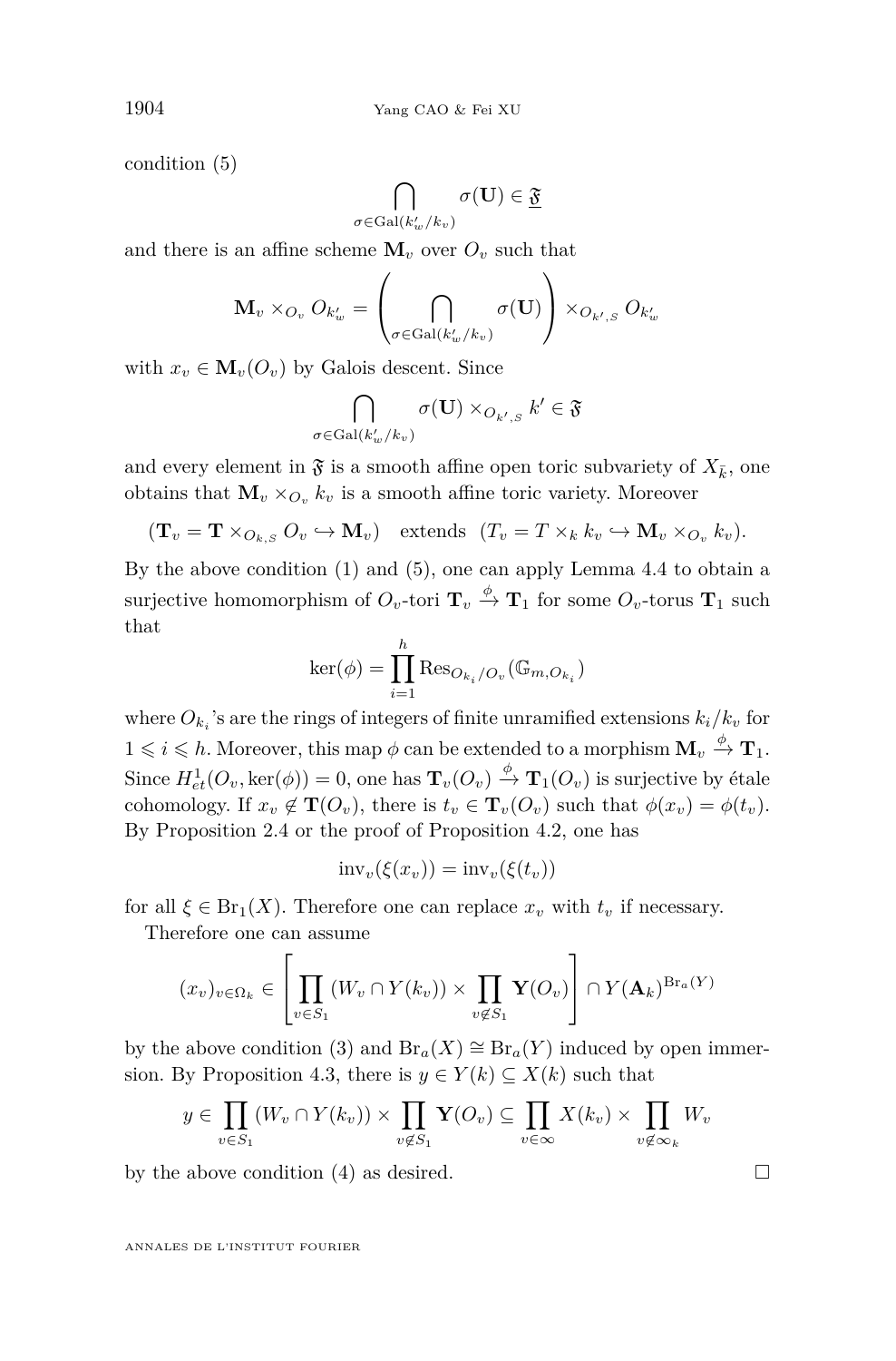#### **5. An example**

<span id="page-27-1"></span>At the end of [\[18\]](#page-30-10), Harari and Voloch constructed an open curve which does not satisfy strong approximation with Brauer–Manin obstruction. However their counter-example is not geometrically rational. Colliot-Thélène and Wittenberg gave an open rational surface over  $\mathbb{Q}$  ([\[8,](#page-29-14) Example 5.10]) which does not satisfy strong approximation with Brauer–Manin obstruction. Here we provide another such open rational surface. We explain that the complement of a point in a toric variety may no longer satisfy strong approximation with Brauer–Manin obstruction. We also show that strong approximation with Brauer–Manin obstruction is not stable under finite extensions of the ground field.

Before giving the explicit example, we have the following lemma.

<span id="page-27-3"></span>LEMMA 5.1. — Let  $f: X \to Y$  be a morphism of schemes over a number field *k* such that the induced map  $f^*$ :  $Br(Y) \to Br(X)$  is surjective. If  $Y(k)$ is discrete in  $Y(\mathbf{A}_k^S)$  and X satisfies strong approximation with Brauer– Manin obstruction of *S* for some finite subset *S* of  $\Omega_k$ , then any fiber  $f^{-1}(y)$  satisfies strong approximation off *S* for  $y \in Y(k)$ .

*Proof.* — Since  $Y(k)$  is discrete in  $Y(\mathbf{A}_k^S)$ , there is an open subset  $U_y$  of  $Y(\mathbf{A}_k^S)$  such that

$$
Y(k) \cap U_y = \{y\}
$$

for each  $y \in Y(k)$ . Let

$$
(x_v)_{v \notin S} \in W \subseteq f^{-1}(y)(\mathbf{A}_k^S)
$$

be a non-empty open subset. Since  $f^{-1}(y)$  is a closed sub-scheme of X, there is an open subset  $W_1$  of  $X(\mathbf{A}_k^S)$  such that  $W = W_1 \cap [f^{-1}(y)(\mathbf{A}_k^S)]$ . Let  $x_v \in f^{-1}(y)(k_v)$  for  $v \in S$ . Then

$$
(x_v)_{v \in \Omega_k} \in \left[ \prod_{v \in S} X(k_v) \times (W_1 \cap f^{-1}(U_y)) \right] \cap X(\mathbf{A}_k)^{\mathrm{Br}(X)} \neq \emptyset
$$

by the surjection of  $f^*$ :  $Br(Y) \to Br(X)$  and the functoriality of Brauer– Manin pairing. Since *X* satisfies strong approximation with Brauer–Manin obstruction off *S*, there is  $x \in X(k)$  such that  $x \in W_1 \cap f^{-1}(U_y)$ . This implies that *f*(*x*) ∈ *U<sub>y</sub>* and *f*(*x*) = *y*. Therefore *x* ∈ *W* as desired.  $□$ 

<span id="page-27-0"></span>Example 5.2. — Let  $X = (\mathbb{A}^1 \times_k \mathbb{G}_m) \setminus \{(0,1)\}$  over a number field *k*.

<span id="page-27-2"></span>(1) If  $k = \mathbb{Q}$  or an imaginary quadratic field, then *X* does not satisfy strong approximation with Brauer–Manin obstruction of  $\infty_k$ .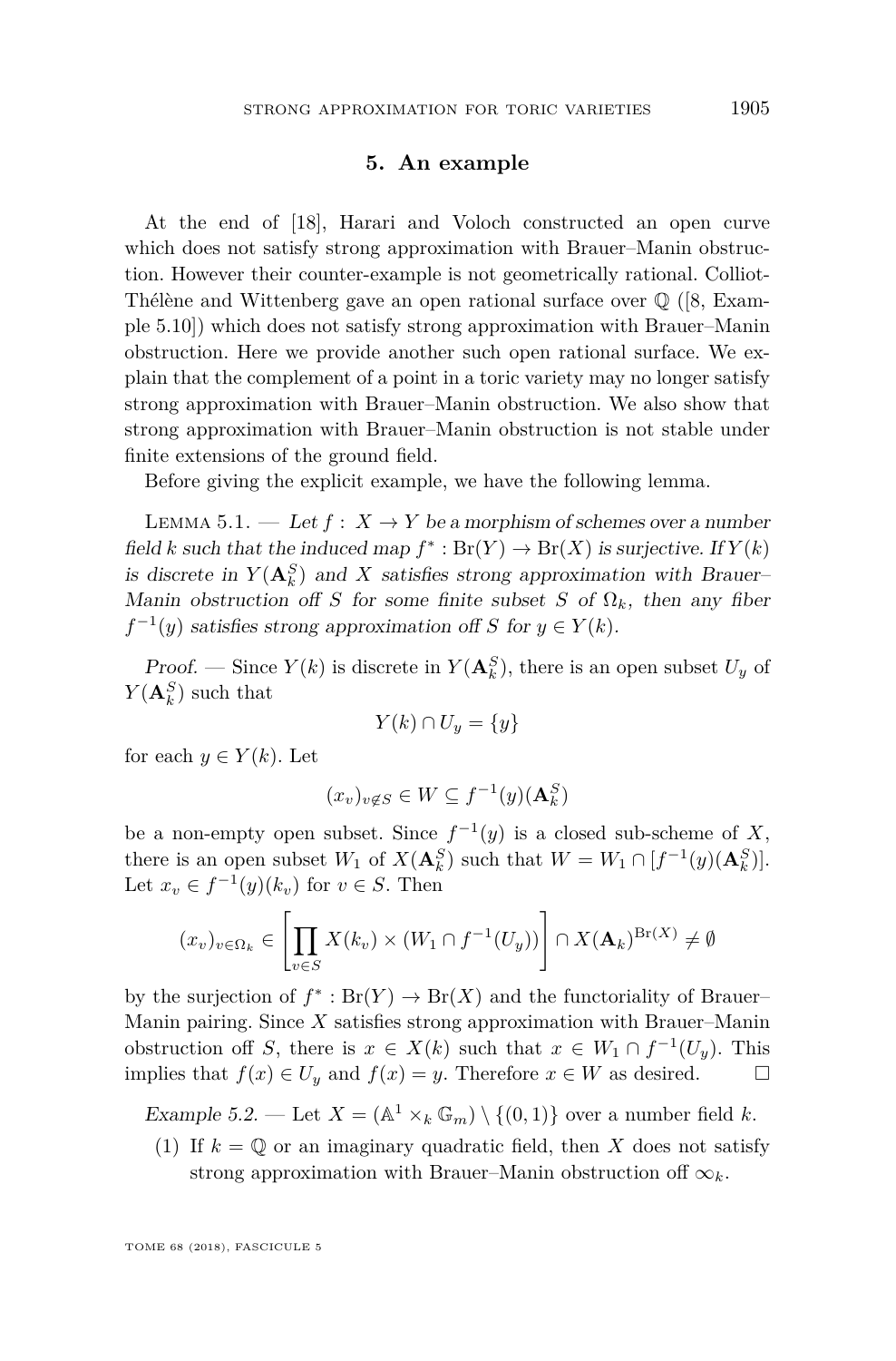<span id="page-28-0"></span>(2) Otherwise *X* satisfies strong approximation with Brauer–Manin obstruction of  $\infty_k$ .

#### Proof.

 $(1).$  $(1).$  If  $k = \mathbb{Q}$  or an imaginary quadratic field, one takes  $Y = \mathbb{G}_m$  and the morphism  $f: X \to Y$  by restriction of the projection map  $\mathbb{A}^1 \times_k \mathbb{G}_m \to Y$  $\mathbb{G}_m$  to *X*. Since  $O_k^{\times}$  is finite, one has  $Y(k)$  is discrete in  $Y(\mathbf{A}_k^{\infty})$ . The morphism *f* induces an isomorphism

$$
f^*: Br(Y) = Br(\mathbb{G}_m) \xrightarrow{\cong} Br(\mathbb{A}^1 \times \mathbb{G}_m) = Br(X)
$$

by homotopy invariance of etale cohomology (see [\[19,](#page-30-8) Chapter VI, §4, Corollary 4.20]) and the standard Kummer sequence argument. Suppose *X* satisfies strong approximation with Brauer–Manin obstruction off  $\infty_k$ . Then all fibers  $f^{-1}(y)$  satisfy strong approximation of  $\infty_k$  by Lemma [5.1.](#page-27-3) However  $f^{-1}(1) \cong \mathbb{G}_m$  does not satisfy strong approximation of  $\infty_k$ . A contradiction is derived.

 $(2).$  $(2).$  — Let  $W = \prod_{v \in \Omega_k} W_v$  be an open subset in  $X(\mathbf{A}_k)$  with  $(x_v)_{v \in \Omega_k}$  $W \cap X(\mathbf{A}_k)^{Br_1(X)}$ . There is a finite subset *S* of  $\Omega_k$  containing  $\infty_k$  such that

$$
\begin{cases} x_v \in U_v \times V_v \subseteq W_v \subseteq (k_v^{\times} \times k_v \setminus \{(1,0)\}) & \text{for } v \in S, \\ x_v \in W_v = \mathbf{X}(O_v) = (O_v^{\times} \times O_v^{\times}) \cup ((O_v^{\times} \setminus (1 + \pi_v O_v)) \times O_v) & \text{for } v \notin S, \end{cases}
$$

where  $U_v$  and  $V_v$  are the open subsets of  $k_v^{\times}$  and  $k_v$  respectively for  $v \in S$ and  $\pi_v$  is the uniformizer of  $k_v$  for  $v \notin S$ . Consider two projection

 $p: \mathbb{G}_m \times_k \mathbb{A}^1 \to \mathbb{G}_m$  and  $q: \mathbb{G}_m \times_k \mathbb{A}^1 \to \mathbb{A}^1$ .

If *k* is neither  $\mathbb{Q}$  nor an imaginary quadratic field, then  $O_k^{\times}$  is infinite. Therefore  $k^{\times}$  is not discrete in  $\mathbb{G}_{m}(\mathbf{A}_{k}^{\infty})$ .

Since  $k^{\times}$  is dense in  $Pr_{\infty}(\mathbb{G}_m(\mathbf{A}_k)^{\text{Br}_a(\mathbb{G}_m)}),$  one concludes that  $k^{\times} \setminus \{1\}$ is also dense in  $Pr_{\infty}(\mathbb{G}_m(\mathbf{A}_k)^{Br_a(\mathbb{G}_m)})$ . By the functoriality of Brauer– Manin pairing, one has  $p((x_v)) \in \mathbb{G}_m(\mathbf{A}_k)^{Br_a(\mathbb{G}_m)}$ . Choose an open subset  $\prod_{v \in \Omega_k} M_v$  of  $\mathbb{G}_m(\mathbf{A}_k)$  containing  $p((x_v)_{v \in \Omega_k})$  such that

$$
\begin{cases}\nM_v = k_v^\times & v \in \infty_k, \\
M_v = U_v & v \in S \setminus \infty_k, \\
M_v = O_v^\times & v \notin S.\n\end{cases}
$$

There is  $b \in k^{\times} \setminus \{1\}$  such that  $b \in \prod_{v \in \Omega_k} M_v$ . Let  $S_1$  be a finite subset of  $\Omega_k$  containing *S* such that  $b-1 \in O_v^{\times}$  for all  $v \notin S_1$ . Choose an open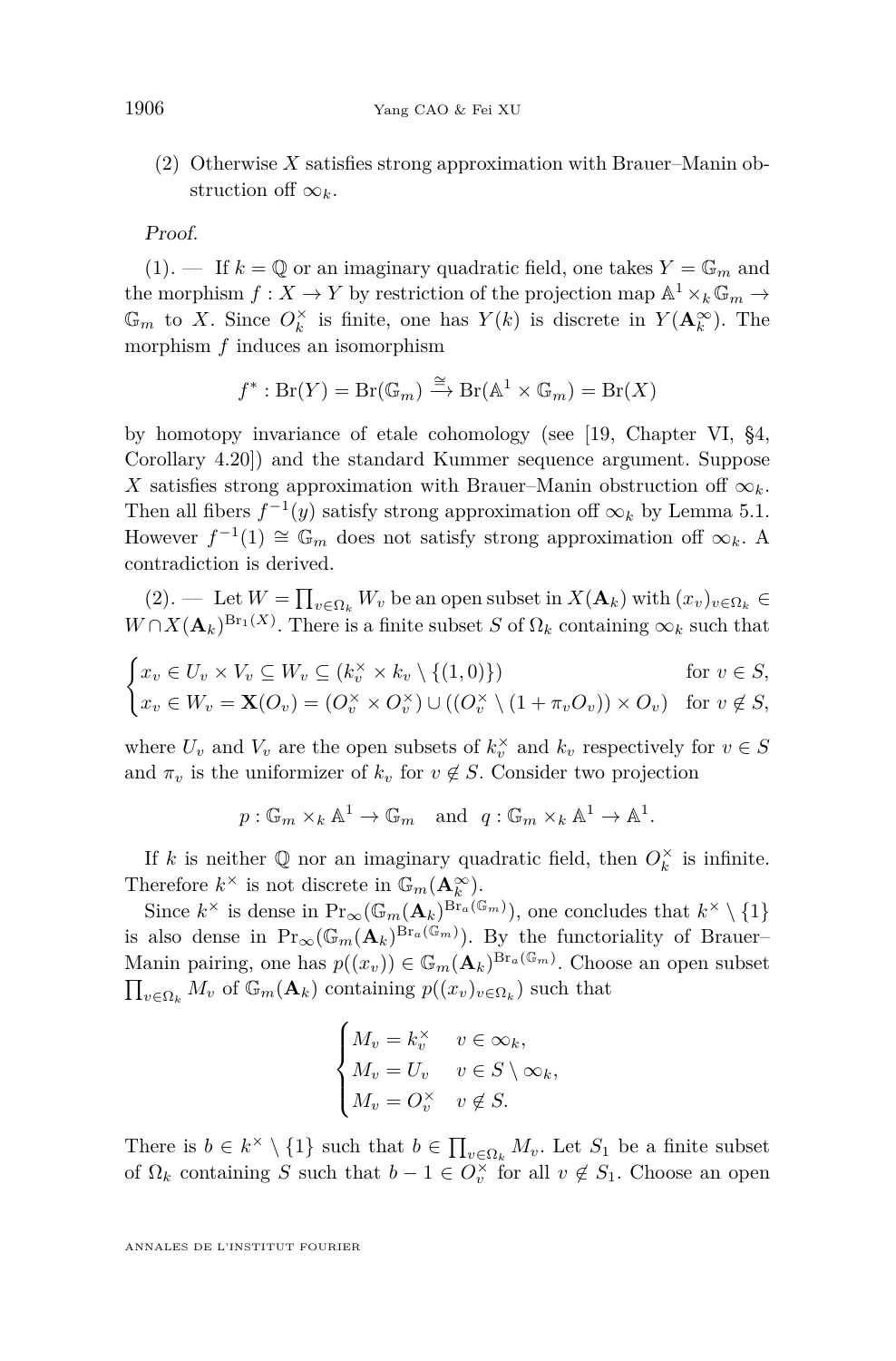subset  $\prod_{v \in \Omega_k} N_v$  of  $\mathbf{A}_k$ 

$$
\begin{cases}\nN_v = k_v & v \in \infty_k, \\
N_v = V_v & v \in S, \\
N_v = O_v^\times & v \in S_1 \setminus S, \\
N_v = O_v & v \notin S_1.\n\end{cases}
$$

Then there is  $c \in k^{\times}$  such that  $c \in \prod_{v \in \Omega_k} N_v$  by strong approximation for  $A^1$ . Then  $(b, c) \in W$  as desired.

#### BIBLIOGRAPHY

- <span id="page-29-1"></span>[1] M. BOROVOI & C. DEMARCHE, "Manin obstruction to strong approximation for homogeneous spaces", Comment. Math. Helv. **88** (2013), p. 1-54.
- <span id="page-29-10"></span>[2] S. BOSCH, W. LÜTKEBOHMERT & M. RAYNAUD, Néron models, Ergebnisse der Mathematik und ihrer Grenzgebiete. 3. Folge, vol. 21, Springer, 1990, x+325 pages.
- <span id="page-29-8"></span>[3] A. CHAMBERT-LOIR & Y. TSCHINKEL, "Integral points of bounded height on toric varieties", <https://arxiv.org/abs/1006.3345v2>, 2012.
- <span id="page-29-11"></span>[4] J.-L. Colliot-Thélène, "Birational invariants, purity and the Gersten conjecture", in K-Theory and Algebraic Geometry: Connections with Quadratic Forms and Division Algebras, Proceedings of Symposia in Pure Mathematics, Part I, Proceedings of Symposia in Pure Mathematics, vol. 58, American Mathematical Society, 1992, p. 1-64.
- <span id="page-29-3"></span>[5] J.-L. Colliot-Thélène & D. Harari, "Approximation forte en famille", J. Reine Angew. Math. **710** (2016), p. 173-198.
- <span id="page-29-13"></span>[6] J.-L. Colliot-Thélène & J.-J. Sansuc, "Cohomologie des groupes de type multiplicatif sur les schémas réguliers", C. R. Math. Acad. Sci. Paris **287** (1978), p. 449- 452.
- <span id="page-29-12"></span>[7] ——— , "La descente sur les variétés rationnelles II", Duke Math. J. **54** (1987), p. 375-492.
- <span id="page-29-14"></span>[8] J.-L. Colliot-Thélène & O. Wittenberg, "Groupe de Brauer et points entiers de deux familles de surfaces cubiques affines", Am. J. Math. **134** (2012), no. 5, p. 1303-1327.
- <span id="page-29-0"></span>[9] J.-L. Colliot-Thélène & F. Xu, "Brauer–Manin obstruction for integral points of homogeneous spaces and representations by integral quadratic forms", Compos. Math. **145** (2009), no. 2, p. 309-363.
- <span id="page-29-4"></span>[10] ——— , "Strong approximation for the total space of certain quadric fibrations", Acta Arith. **157** (2013), no. 2, p. 169-199.
- <span id="page-29-6"></span>[11] B. CONRAD, "Weil and Grothendieck approaches to adelic points", Enseign. Math. **58** (2012), no. 1-2, p. 61-97.
- <span id="page-29-7"></span>[12] D. Cox, J. Little & H. Schenck, Toric Varieties, Graduate Studies in Mathematics, vol. 124, American Mathematical Society, 2011, xxiv+841 pages.
- <span id="page-29-2"></span>[13] C. Demarche, "Le défaut d'approximation forte dans les groupes linéaires connexes", Proc. Lond. Math. Soc. **102** (2011), no. 3, p. 563-597.
- <span id="page-29-9"></span>[14] M. Demazure & A. Grothendieck, Schémas en groupes. II: Groupes de type multiplicatif, et structure des schémas en groupes généraux (SGA 3), Lecture Notes in Math., vol. 152, Springer, 1970, ix+654 pages.
- <span id="page-29-5"></span>[15] W. Fulton, *Introduction to toric varieties*, Annals of Mathematics Studies, vol. 131, Princeton University Press, 1993, xi+157 pages.